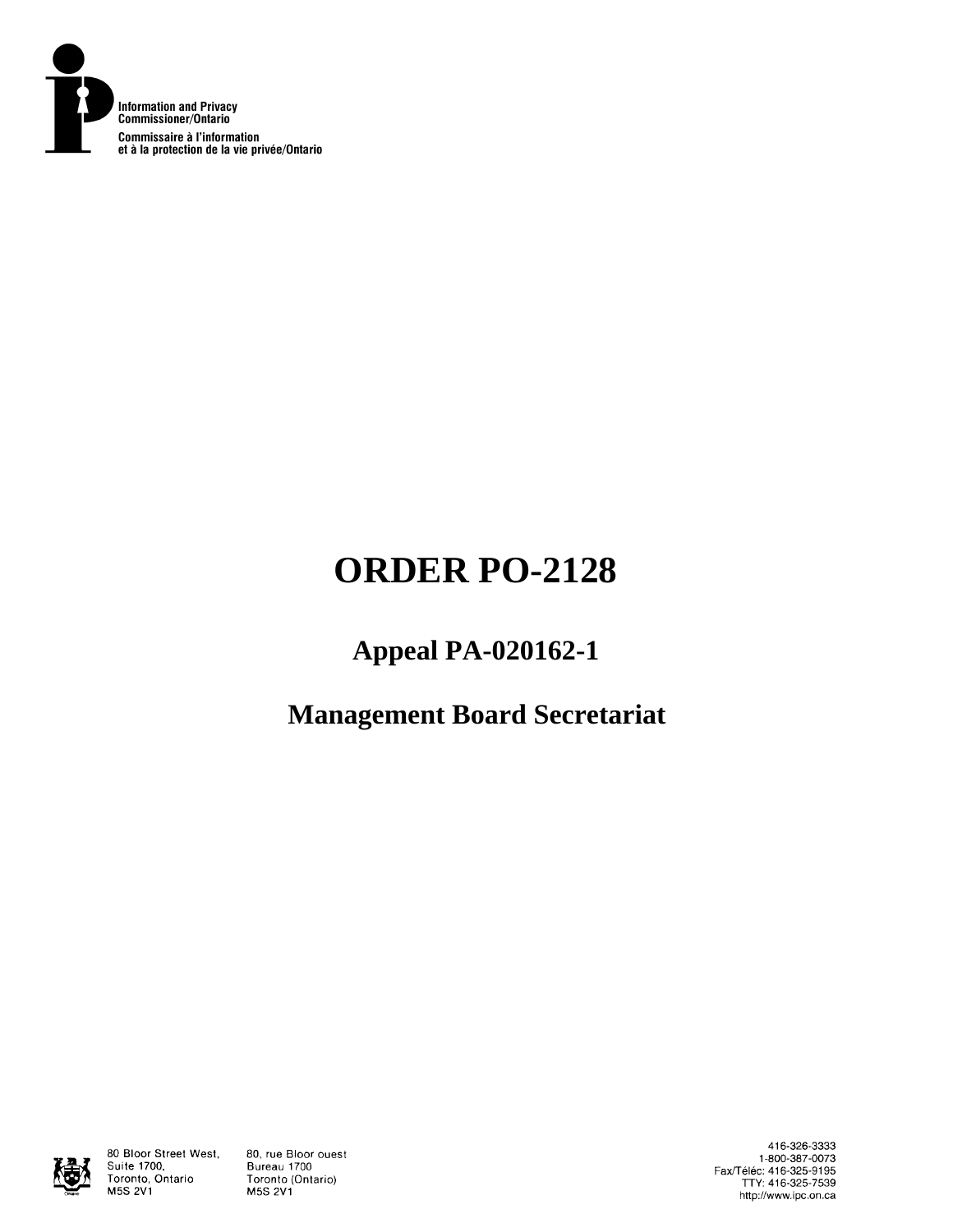# **NATURE OF THE APPEAL:**

The Ministry of the Attorney General (the Ministry) received a request under the *Freedom of Information and Protection of Privacy Act* (the *Act*) for access to:

"... records of the legal cost as of February  $28<sup>th</sup>$ , 2002, of the defense of all Government officials, including the Premier, from actual or potential legal actions arising from the death of [a named individual] at Ipperwash Provincial Park. I am seeking the costs paid both by the Government of Ontario, and by the Government's insurer."

The Ministry responded as follows:

…we wish to advise you that Management Board Secretariat may have custody and control of records relating to the costs paid by the Government's insurer in the defense of Government officials, including the Premier, from actual or potential legal actions arising from the death of [a named individual]at Ipperwash Provincial Park.

Therefore, pursuant to section 25 of the *Act,* we have forwarded this portion of your request to … Management Board Secretariat.

Management Board Secretariat (MBS) issued a decision in response to the transferred request. MBS advised the requester that it had located one responsive record that contained a figure representing the legal costs, including disbursements, paid by the government's insurer in the lawsuit identified by the requester for the period September 7, 1995 to October 10, 2001. MBS also stated that it had been unable to obtain supplementary information from the insurer for the period October 11, 2001 to February 28, 2002 (the date of the request) because the insurer refused to provide this information to MBS. MBS denied access to the record, claiming that it qualified for exemption under section 17(1)(b) (third party information) and section 19 (solicitorclient privilege) of the *Act*.

The requester (now the appellant) appealed MBS' decision.

During the course of mediation, MBS clarified its position. MBS stated that it was unable to obtain the missing information from the insurer because records containing this information were not in its custody or under its control. As far as the existing record was concerned, MBS maintained that only some of its content was responsive to the request. The appellant objected to both of these positions, so "custody or control" and "responsiveness" were added as issues in the appeal.

Mediation was not successful, so the appeal was transferred to the adjudication stage. I sent a Notice of Inquiry initially to MBS, as well as the insurer and an insurance adjuster (who I will refer to collectively as "the insurer"). The Notice outlined the facts and issues in the appeal and requested written representations. The insurer was asked to address only the section  $17(1)(b)$ and the "custody or control" issues. I received representations from MBS and the insurer.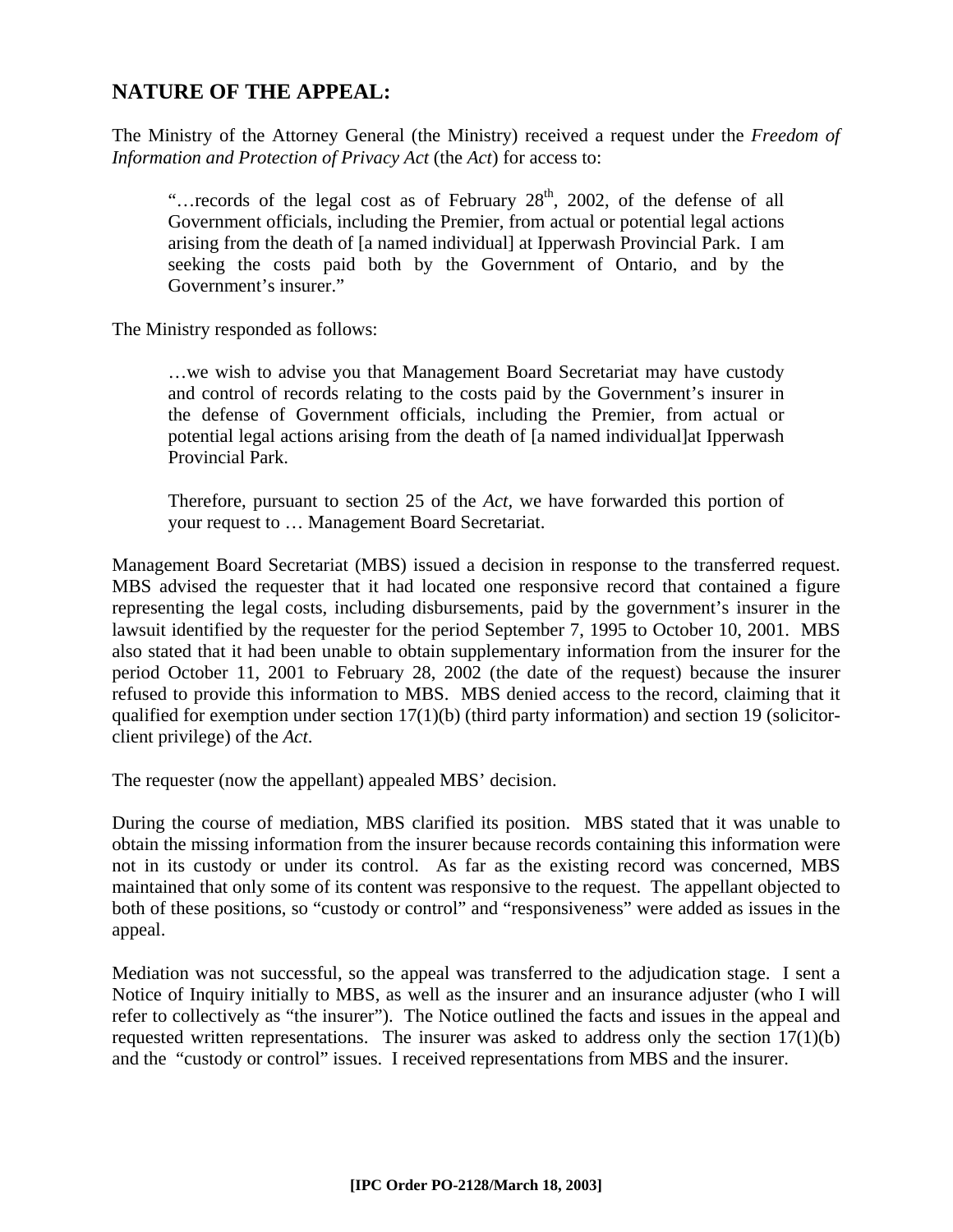In its representations, the insurer states that the "custody or control" issue is now resolved because, after receiving the Notice of Inquiry, it provided MBS with the information previously withheld. The insurer also pointed out that some of the entries in the record initially identified by MBS were incorrectly designated or posted, and attached a new replacement record. Its counsel explains:

We have reviewed the [revised] claims documents with our clients at great length to ensure that all costs and disbursements paid have been included in the revised document. Accordingly, we would ask you to replace the claims print-out previously forwarded with this new claims summary, which has been confirmed as accurate by [the insurer].

On the basis of this information provided by the insurer, I concluded that the "custody or control" question was no longer at issue, and that the responsive record is now the revised claims summary document submitted to MBS and to me by the insurer. I provided the appellant with a copy of the letter from the insurer that explains the relationship between the originally identified record and the new record. He did not dispute my conclusion that the "custody or control" issue is resolved, and I will not address it further in this order.

The insurer also refers in its representations to sections  $17(1)(a)$  and (c), not originally identified by MBS. Because section 17 is a mandatory exemption, I added these two sections to the Notice of Inquiry.

I then sent the revised Notice of Inquiry to the appellant, together with a copy of the representations submitted by MBS and the insurer. The appellant provided representations in response, which identified the possible application of the public interest override in section 23 of the *Act*.

I then provided MBS and the insurer with a copy of the appellant's representations and an opportunity to reply. MBS initially advised me that it would not be submitting reply representations. The insurer did provide reply representations, which were shared with the appellant. The appellant provided a final set of representations in response. MBS subsequently provided submissions on the appellant's section 23 arguments. However, in light of my findings in this order, it is not necessary for these submissions to be considered or shared with the appellant.

## **RECORD:**

The record at issue in this appeal, as clarified by the insurer during the course of the inquiry, is a 9-page claims summary document. It lists a number of "vendors" and costs paid by the insurer for various services associated with the identified legal action up to February 28, 2002 (the date of the request). The total cost figure appears on page 9 of the record.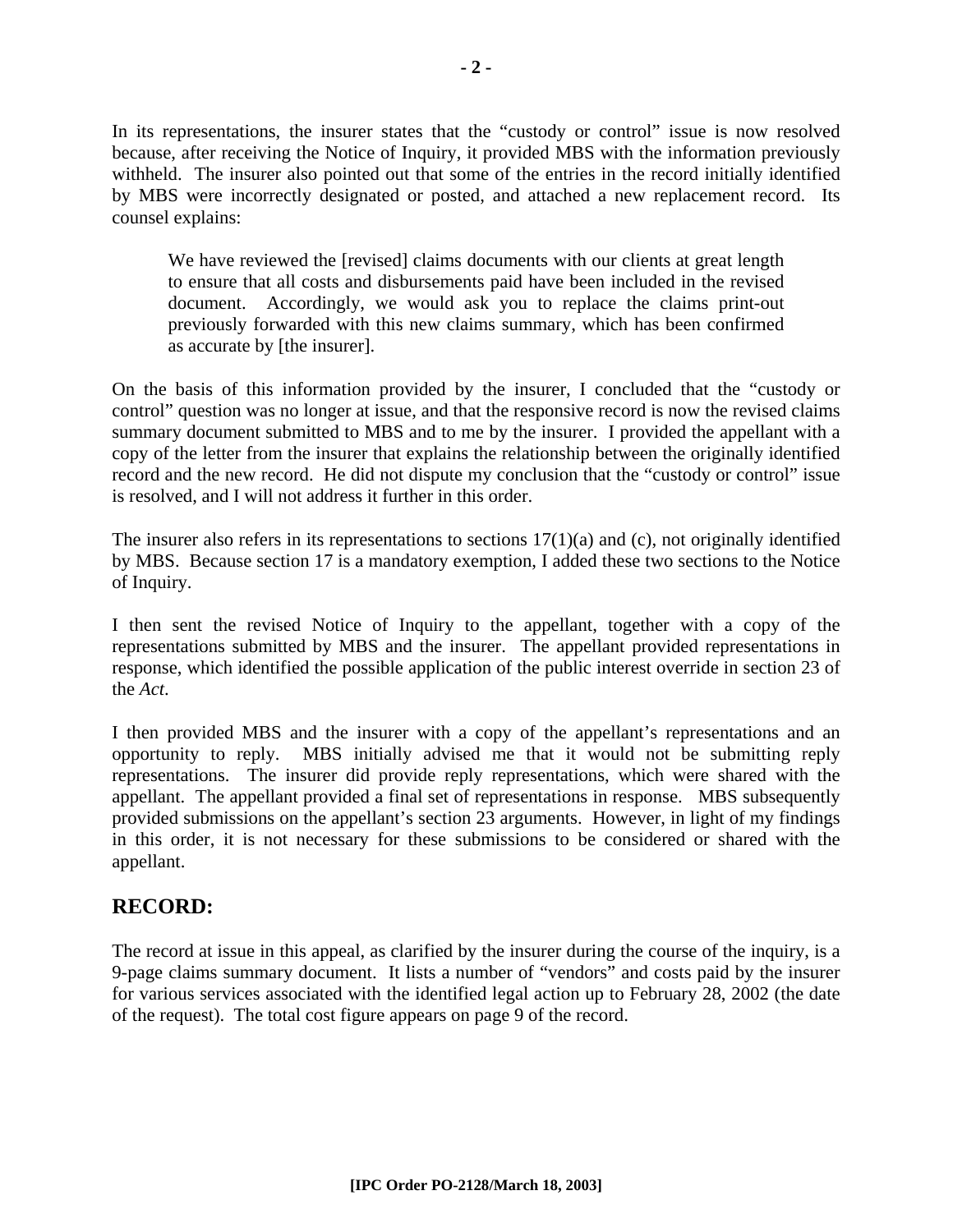### **DISCUSSION:**

#### **SCOPE OF THE REQUEST**

MBS takes the position that only the total cost figure appearing on page 9 of the record is responsive to the appellant's request. The insurer supports MBS' position on this issue.

MBS submits:

The remaining information contained in the record [other than the total cost figure] is essentially a list of amounts paid to particular named vendors together with dates and check numbers. The requester did not seek this other remaining information; only the cost of the defence was requested. When added together, the individual legal costs equal the total cost that MBS submits is responsive to the request. Since the names of the lawyers representing the defendants in the action are publicly known, extending this request to amounts paid to named law firms, for example, over a particular period of time goes well beyond the request for the 'cost' *simpliciter.* This information is qualitatively different than the compilation of the legal cost and extends well beyond the plain words of the request. The requester did not seek the names of the vendors or the itemization of the costs.

In addition, in his letter, the appellant provided specific directions to MBS that indicated what information he expected to receive:

I would ask that in fulfilling this request, that the Cabinet Office refer to FOI Appeals No. PA-000103-1 (Request #000005) to find acceptable search methods (financial rather than legal) to avoid having access to these records denied under section 19 of the *Act*.

MBS consulted with Cabinet Office in respect of the appeal identified by the appellant. Cabinet Office informed the Ministry that the appeal referred to by the appellant had been resolved when Cabinet Office disclosed one amount reflecting the *total cost* relating to the [former] Premier's defense in the same action. In that case the request was for 'legal cost' incurred to date; therefore, MBS is entitled to accept the requester's direction and interpret the request in the same fashion.

The appellant set out his request very carefully. He did not seek an itemization of legal costs; rather, the appellant clearly requested the legal cost paid by the government's insurer in a particular action. Any other information contained in the record would exceed the appellant's request; it would not reflect his request for what the government's insurer had paid up to the date indicated for the action. Under the *Act*, MBS is entitled to rely on the plain wording of the request where, as here, it is unambiguous.

On May 3, 2002 MBS provided the appellant with a decision letter in which it clearly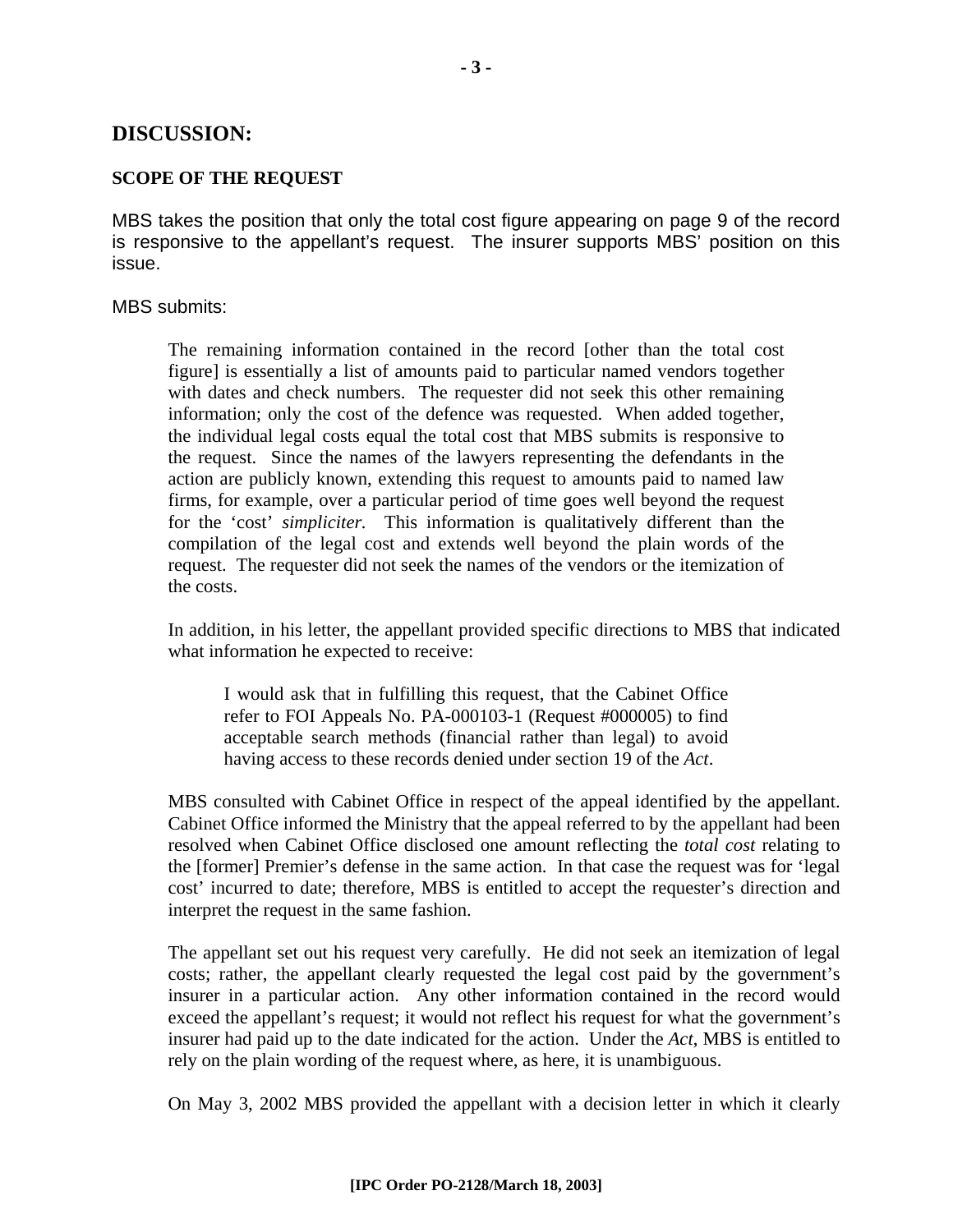described the responsive record at issue. The letter stated that MBS [sic]:

We understood that you are requesting the total legal costs paid by the government's insurer during the specified time frame.

The requester did not contact MBS after receiving the decision letter to advise that he was requesting an itemization of the costs. Had he done so, MBS could have addressed the issue in a timely fashion. Indeed, to date the appellant has not advised MBS that he disagrees with MBS' interpretation of his request.

It is respectfully submitted that it is unfair to institutions to allow requesters to effectively extend the purview of a request in appeal months after they have received a decision letter which clearly describes the institution's reasonable and credible interpretation of the request. The appellant is not without options; he may submit a new request for the information he now believes he would like to obtain. In contrast, to require the ministry to extend the purview of the request at the appeal stage significantly prejudices the ministry because this "new" request may require that the ministry notify numerous affected parties in order to satisfy its obligations under the *Act*. Moreover, since the additional records include legal account information, the ministry may want to claim exemptions like the ones claimed for the total amount, as well as others.

In responding to MBS' representations on this issue, the appellant made the following brief submissions:

I believe that it is clear that my intention in my request was to encourage MBS to use all means possible to find the information that I was seeking. In that decision that was referenced, FOI Appeal No. PA-000103-1 (Request #000005), Cabinet Office agreed that it was acceptable for the disclosure of the figure sought, if the documents were obtained in accounting records, instead of in legal documents.

Since I have no reason to expect that the total legal cost is going to be available in a single figure, I believe it should be possible for institutions to be required at times to submit a series of figures that will provide an indication of the total cost.

The appellant makes it clear in his representations that he wants access to information comparable to the information he received through mediation with Cabinet Office in his previous similar appeal. As far as I can determine, the information provided in that case was the total cost figure covering all legal services provided by the government in relation to the former Premier's defence in the same legal action that is the subject of the current appeal. At the time of submitting his request, the appellant, quite understandably, was not in a position to know whether there was one record that contained the total cost figure for insured legal services. However, based on the wording of the request and the appellant's representations in response to MBS' submissions during this inquiry, it is reasonable to conclude that if a record did include this total cost figure, that figure would equate to the type of information provided to the appellant in Appeal PA-000103-1, and would satisfy his request. In my view, the other statements by the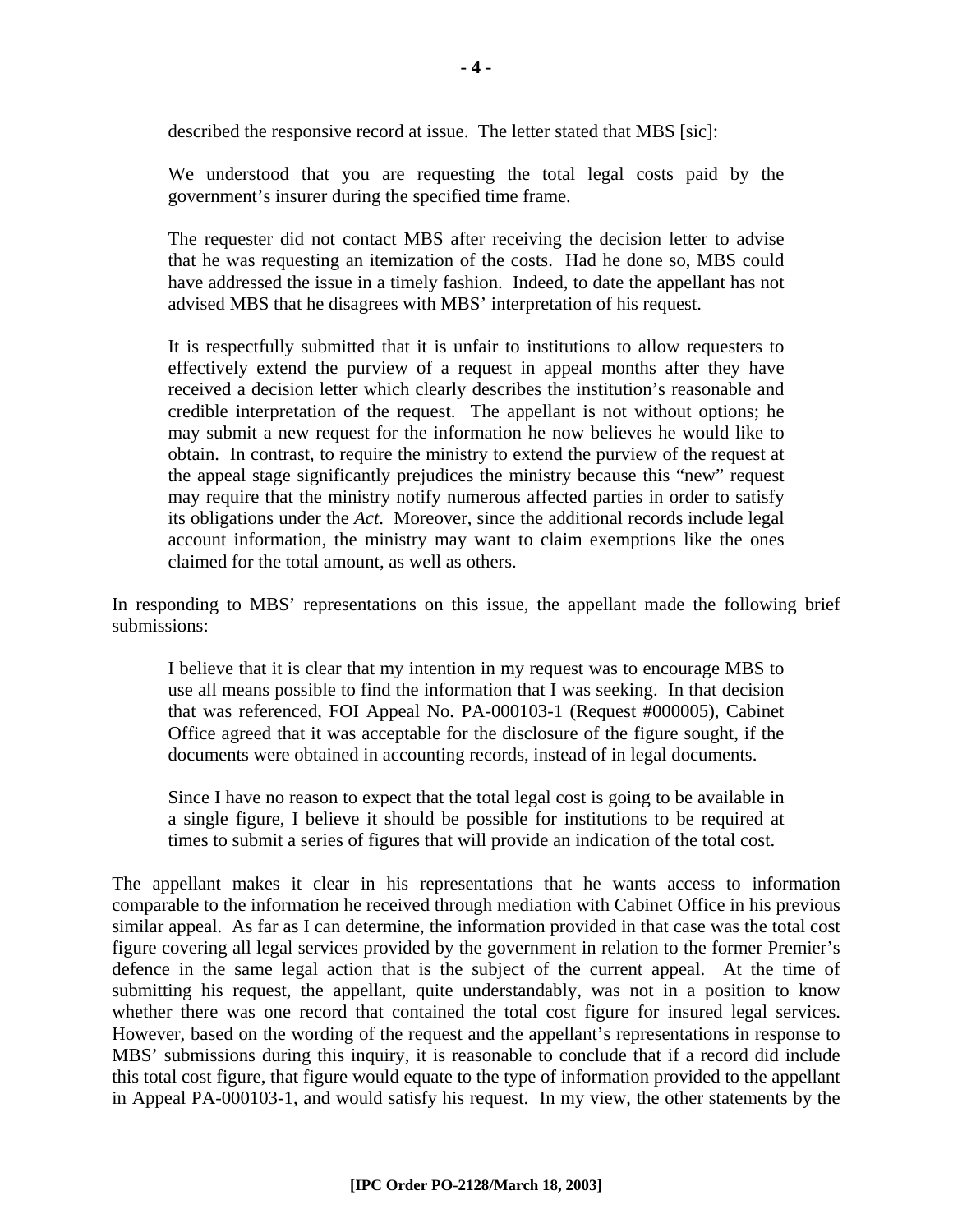appellant were made simply to cover the possibility that a total cost figure did not appear in any responsive record, and that a series of individual cost figures would have to be provided in order to respond to his request for the "total cost".

Having considered the positions of the parties, I find that the figure on page 9 of the record, which represents the total cost of legal services provided by the insurer for the time frame covered by the appellant's request, is the only responsive portion of the record.

#### **THIRD PARTY COMMERCIAL INFORMATION**

The relevant portions of section 17 of the *Act* read as follows:

A head shall refuse to disclose a record that reveals a trade secret or scientific, technical, commercial, financial or labour relations information, supplied in confidence implicitly or explicitly, where the disclosure could reasonably be expected to,

- (a) prejudice significantly the competitive position or interfere significantly with the contractual or other negotiations of a person, group of person, or organization;
- (b) result in similar information no longer being supplied to the institution where it is in the public interest that similar information continue to be so supplied;
- (c) result in undue loss or gain to any person, group, committee or financial institution or agency;

For a record to qualify for exemption under sections  $17(1)(a)$ , (b) or (c), MBS and/or the insurer must satisfy each part of the following three-part test:

- 1. the record must reveal information that is a trade secret or scientific, technical, commercial, financial or labour relations information; **and**
- 2. the information must have been supplied to MBS in confidence, either implicitly or explicitly; **and**
- 3. the prospect of disclosure of the record must give rise to a reasonable expectation that one of the harms specified in (a), (b) or (c) of subsection 17(1) will occur.

(Orders 36, P-373, M-29 and M-37)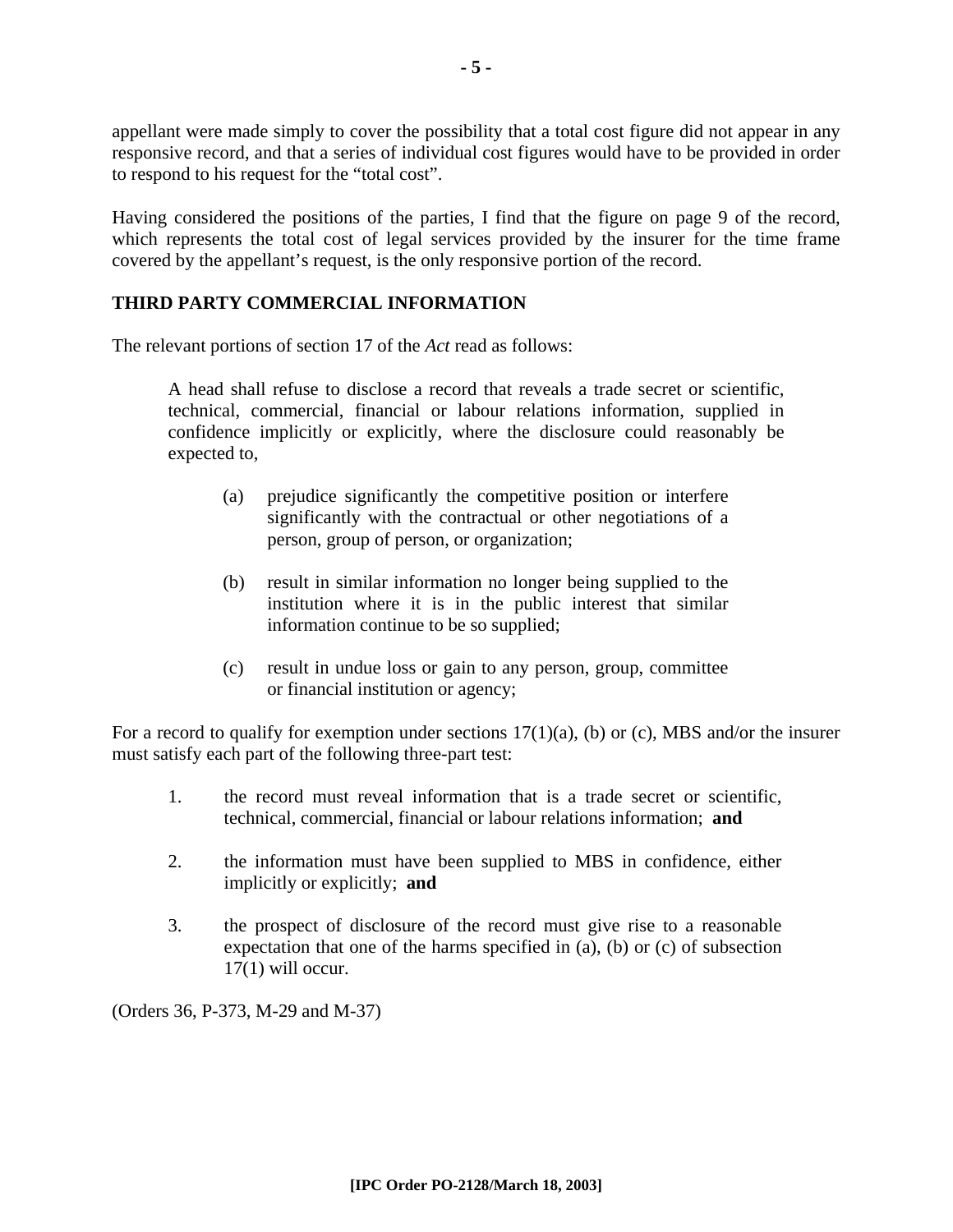#### **Part 1: Type of Information**

Past orders have defined "commercial" and "financial" information as follows:

#### *Commercial Information*

Commercial information is information which relates solely to the buying, selling or exchange of merchandise or services. The term "commercial" information can apply to both profit-making enterprises and non-profit organizations, and has equal application to both large and small enterprises. (Order P-493)

#### *Financial Information*

The term refers to information relating to money and its use or distribution and must contain or refer to specific data. Examples include cost accounting method, pricing practices, profit and loss data, overhead and operating costs. (Orders P-47, P-87, P-113, P-228, P-295 and P-394)

The insurer submits that the record contains both commercial and financial information. MBS agrees, and submits:

The information at issue is, on its face, financial and commercial information which reflects the cost of the legal services rendered by legal counsel to the government's insurer. The record reveals the total amount the insurer has paid for legal services provided by counsel retained by the insurer in respect of the government's defence in the [named individual] action. As the information relates directly to the purchase of services, it falls within the scope of either financial or commercial information, as defined by [the Commissioner].

The appellant's representations do not address Part 1.

I accept MBS' position, and find that the total cost figure on page 9 of the record qualifies as both commercial information and financial information, thereby satisfying the first part of the section 17(1) test.

#### **Part 2: Supplied in Confidence**

#### *Supplied*

The insurer and MBS both submit that the information was supplied to MBS. MBS explains:

… MBS obtained the information by accessing a financial database created and maintained by the government's insurer and insurance adjuster. The information so obtained was not altered in any way by the insurance adjuster; therefore, the information at issue in the record was actually supplied by the insurer. Furthermore, the fact that MBS obtained the record by accessing the insurance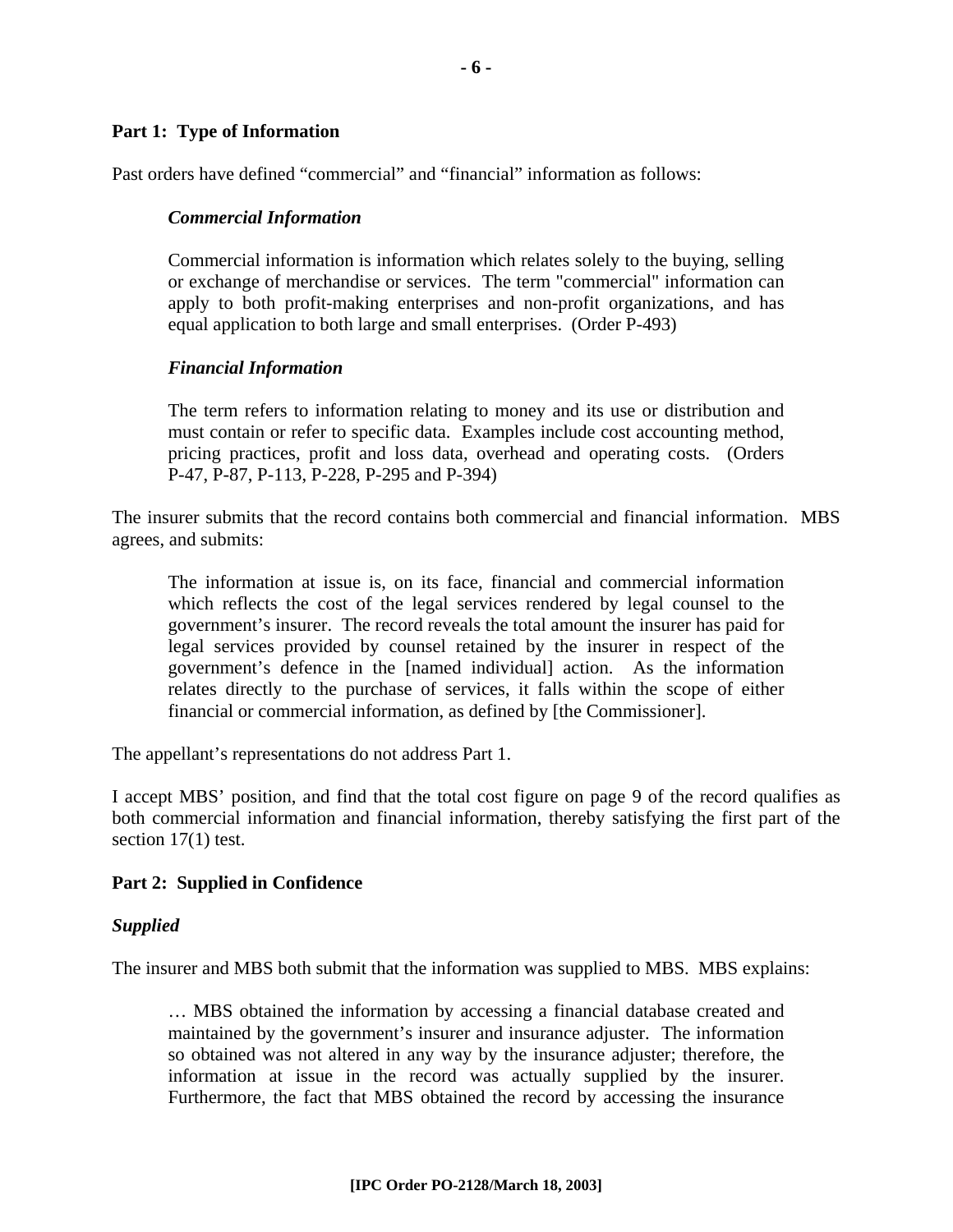adjuster's database does not mean the record was not "supplied". This fact situation is unlike situations where an institution gathers the information itself, as in PO-1983. In this case, the Ministry was provided electronic access to the database as an administrative convenience; rather than receiving the information contained in the database in printed form.

The insurer elaborates:

The Province played no role in the gathering of the information. This was contained in communications between the law firms retained in the defence of the civil action and the client, the Insurer.

…

… [the insurer and insurance adjuster] allowed the Crown to access claims information, which was downloaded from databases or reports in the [insurance adjuster's] database. …

The appellant disagrees, and submits:

The provisions in the *Act* are meant to protect the rights of a true third party, but in this situation the insurer is an agent of the government, so the third party protection should not apply. Information about the litigation in which they are involved belongs as much to the government - if not more - than to the insurer.

In my view, the information at issue should not qualify for the Section 17 exemption, as it was not strictly supplied to the government, according to the *Act*.

In response to this point, the insurer submits:

The Insurer submits that the suggestion that it is an "agent" of the government and "not a true third party" are patently absurd. The Insurer does not have the right or the power to act on behalf of the Crown in a binding capacity. The relationship between the Insurer and the Crown is a purely contractual one and subject to specified terms and conditions that are stipulated in the Policy of Insurance.

The question of whether the total cost figure appearing on page 9 of the record was "supplied" is a straightforward issue in the particularly circumstances of this appeal. There can be no dispute that the figure appears on a hardcopy record that was provided to both MBS and to me during the course of this inquiry. In my view, that is sufficient to establish that it was "supplied" by the insurer for the purposes of Part 2 of the section 17 test. The fact that MBS and the insurer may have an arrangement that permits MBS staff to electronically access information stored on the insurer's billings and claims database has no bearing on a determination of the "supplied" issue in this appeal. It is also not necessary for me to decide whether the insurer is acting as an agent of MBS, as suggested by the appellant.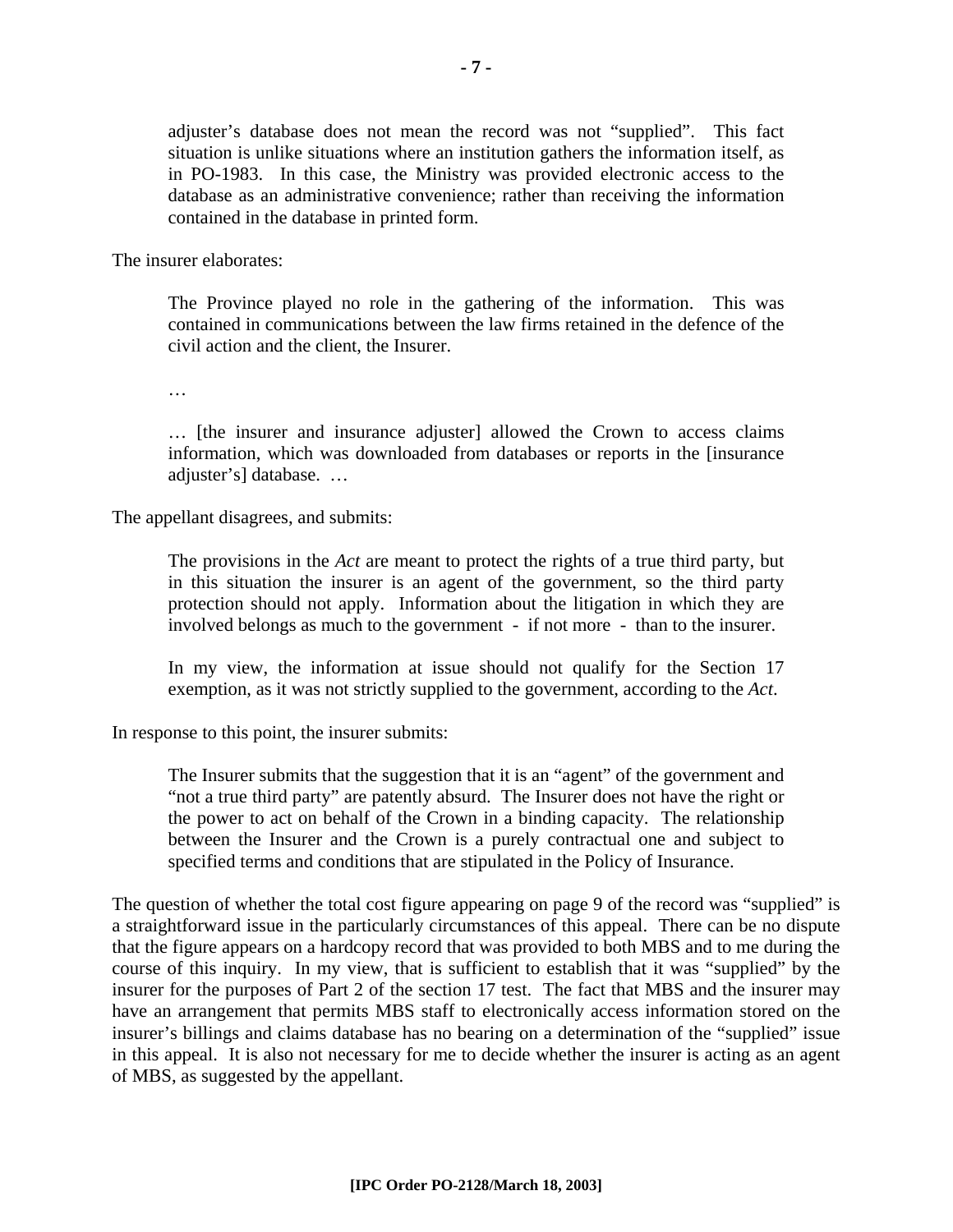#### *In Confidence*

In order to establish the confidentiality component of Part 2, MBS and the insurer must demonstrate a reasonable expectation of confidentiality on the part of the insurer at the time the information was supplied. It is not sufficient that the insurer have an expectation of confidentiality; the expectation must have been reasonable, and must have an objective basis (Order M-169).

In determining whether an expectation of confidentiality is based on reasonable and objective grounds, it is necessary to consider all relevant circumstances, including whether the information was:

- (1) Communicated to MBS on the basis that it was confidential and that it was to be kept confidential.
- (2) Treated consistently in a manner that indicates a concern for its protection from disclosure by the insurer prior to being communicated to MBS.
- 3) Not otherwise disclosed or available from sources to which the public has access.
- (4) Prepared for a purpose which would not entail disclosure.

#### (Order P-561)

The insurer submits:

… The Crown was allowed access to the database on the basis that the claims data was confidential and was to be kept confidential. Access was strictly limited to the Insurance Risk Management Dept., (including MBS) and insurance managers and buyers for the Government of Ontario.

The purpose of accessing this information was for the Ministry's budgeting purposes, estimating future premium costs, negotiating policies, etc. This was obviously a purpose that would not entail disclosure to the public.

Within [the insurer], access to the database was limited to senior claims staff and strictly password protected. This would have amounted to less than ten senior claims examiners and executives. The separate branches of [the insurer] were unable to gain access and only direct account handles and very few support staff (all of which were monitored closely through a password system) were allowed access.

The Insurer respectfully submits that the information was never disclosed or available from any sources to which the public has access and was, in fact, treated as commercial and financial information of the highest sensitivity.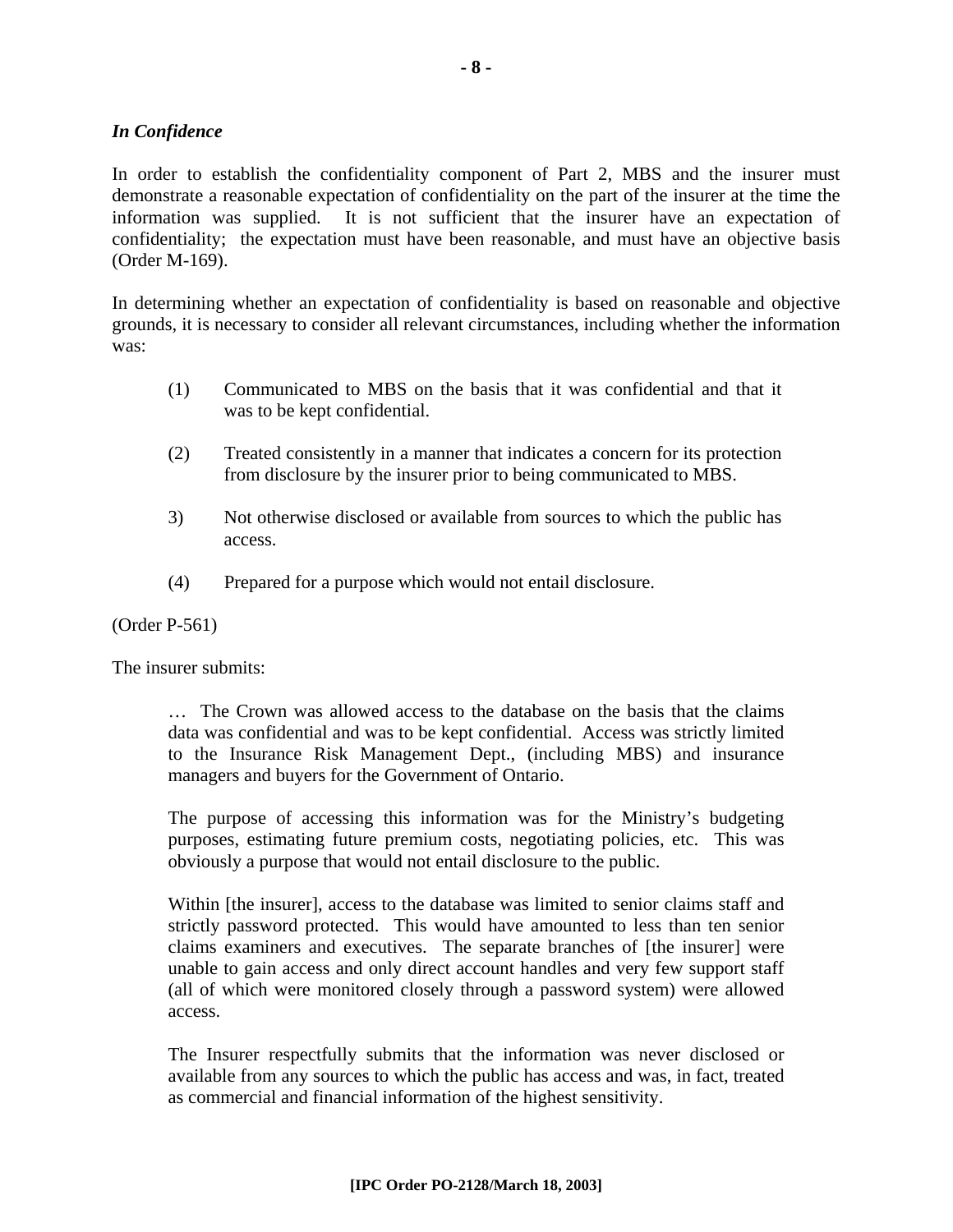The Insurer further submits that it had a reasonable expectation of confidentiality in providing the information. It would not have allowed MBS or any other Crown office access to the data if there were any possibility of its disclosure to a third party, pursuant to a request under [the *Act*].

The objective basis of this belief is the fact that disclosure of the data would undermine the commercial and financial interests of both the Insurer and the Crown.

MBS supports the insurer on this issue:

The information in the record was clearly supplied in confidence to MBS. The fact that MBS treats this information as solicitor-client privileged information informs the analysis as to the intention to keep the information confidential. Access to the database is restricted to the insurer, the insurance adjuster and the government of Ontario. The insurer has advised MBS that the cost information reflected in this record is confidential financial information belonging to the insurer. Furthermore, MBS has consistently treated the information in a confidential manner as it considers the information to be subject to solicitor-client privilege: MBS has restricted access to the information within the Ministry to a small group of employees who require the information in order to perform their job duties.

Again, in my view, the submissions provided by the insurer and MBS do not speak to the particular circumstance of this appeal, which involves a hardcopy record supplied to MBS by the insurer. As noted earlier, during the course of this inquiry the insurer provided me with a letter attaching an amended record. These documents were also provided to MBS. The insurer states in the letter that the record is being provided "in strictest confidence and must not be disclosed", and goes on to explain that:

It is [the insurer's] position that this information was provided to the Management Board Secretariat in the strictest of confidence and subject to solicitor-client privilege. It was [the insurer's] clear understanding that this data would be protected by the exemptions contained in Section 17 and 19 of [the *Act*].

Based on the contents of this letter, and given the arrangements outlined in the representations provided by both MBS and the insurer for the sharing of other similar information through the insurer's billings and claims database, I accept that MBS and the insurer had a reasonable and objectively held expectation that the total cost figure on page 9 of the record would be received and treated by MBS on a confidential basis.

Accordingly, I find that the total cost figure on page 9 of the record was supplied to MBS in confidence, thereby satisfying Part 2 of the section 17(1) test.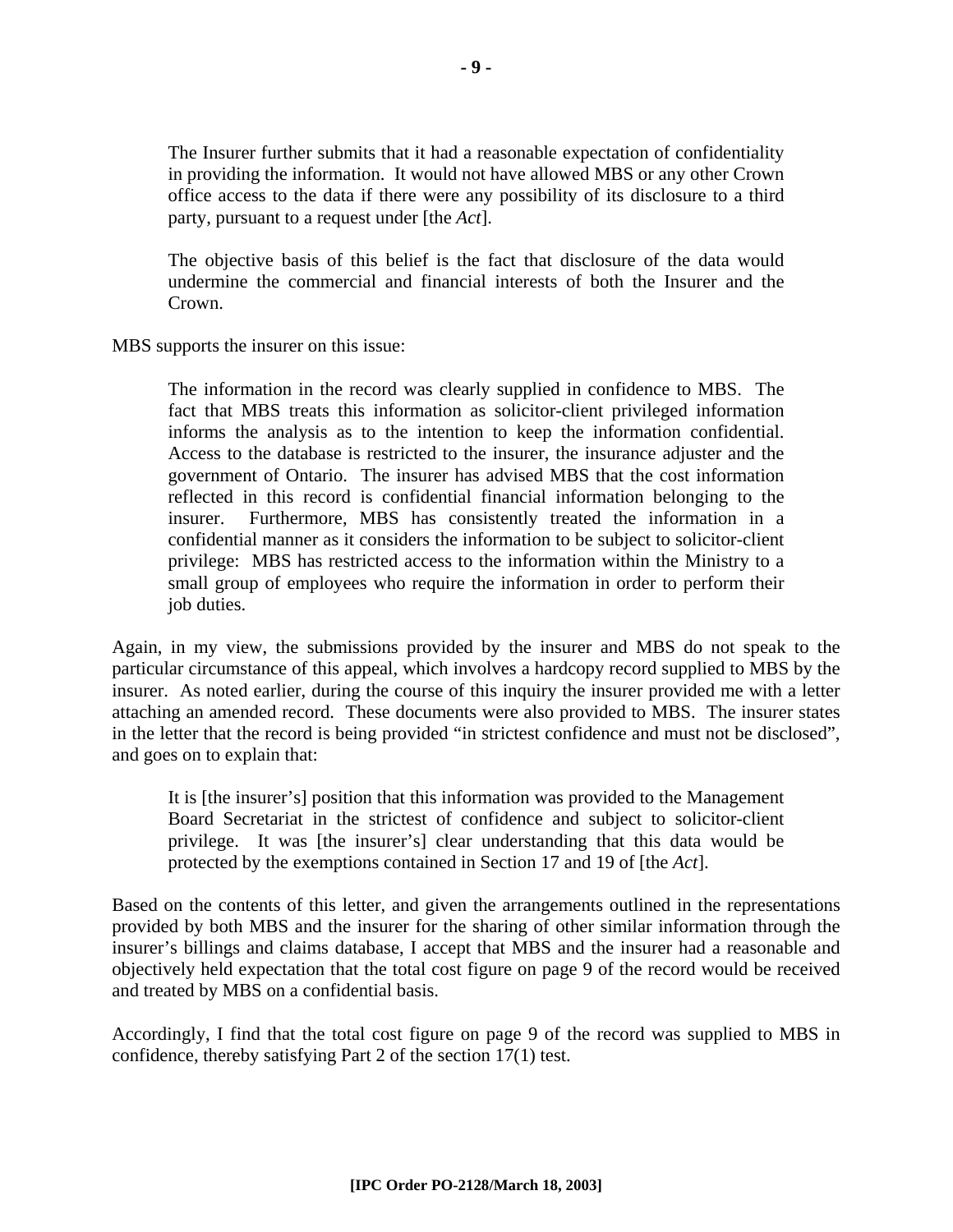#### **Part 3: Harms**

#### *Introduction*

To discharge the burden of proof under Part 3, the parties resisting disclosure (MBS and the insurer in this case) must present evidence that is detailed and convincing, and must describe a set of facts and circumstances that could lead to a reasonable expectation that one or more of the harms described in section 17(1) would occur if the information was disclosed (Order P-373).

The words "could reasonably be expected to" appear in the preamble of section 17(1), as well as in several other exemptions under the *Act* dealing with a wide variety of anticipated "harms". In the case of most of these exemptions, including section 17(1), in order to establish that the particular harm in question "could reasonably be expected" to result from disclosure, the parties with the burden of proof must provide "detailed and convincing" evidence to establish a "reasonable expectation of probable harm" (see Order P-373, upheld by the Ontario Court of Appeal in *Ontario (Workers' Compensation Board) v. Ontario (Assistant Information and Privacy Commissioner)* (1998), 41 O.R. (3d) 464 at 476 (C.A.), reversing (1995), 23 O.R. (3d) 31 at 40 (Div. Ct.)).

(See also Orders PO-1745 and PO-1747)

#### *Section 17(1)(a): Prejudice to competitive position*

MBS' only representation on section  $17(1)(a)$  consists of a statement accepting and adopting the insurer's position.

The insurer submits that:

… allowing public disclosure of gross figures based on its financial information relating to claims experience would essentially give third parties tendering on provincial insurance contracts "insider information" that would undermine the contractual negotiating process.

In addition, its disclosure would potentially impact on the sale of insurance products by [the insurer], specifically if it appears that the Insurer is unable to maintain the confidentiality of client's claims data.

In my view, the insurer has failed to provide the type of detailed and convincing evidence necessary to establish a reasonable expectation of significant prejudice to its competitive position should the total cost figure on page 9 of the record be disclosed. Although different considerations might apply to the disclosure of more detailed information contained in the insurer's billing and claims database, I am only dealing here with the single aggregate figure on page 9. This figure reflects total costs associated with a number of different clients and their counsel in a particular case and is simply too general in nature and too far removed from the actual claims experience to create any reasonable probability that its disclosure could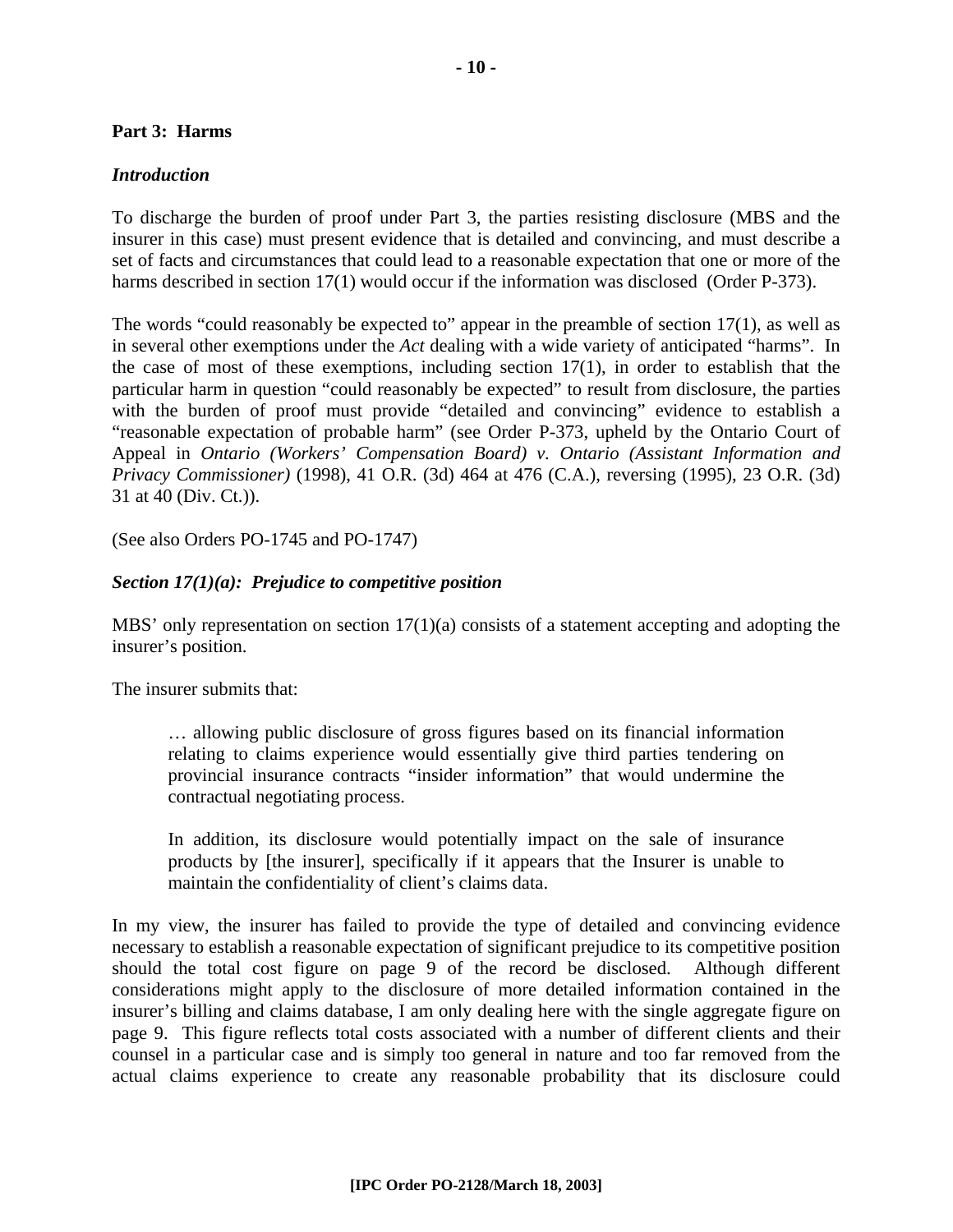significantly prejudice competition for future government contracts or other insurance business offered by the insurer.

Therefore, I find that the total cost figure on page 9 of the record does not satisfy the third requirement of section 17(1)(a). Because all three requirements must be established, I find that the total cost figure does not qualify for exemption under section  $17(1)(a)$ .

#### *Section 17(1)(b): Similar information no longer supplied*

MBS takes the position that disclosure of the total cost figure on page 9 of the record could reasonably be expected to result in similar information no longer being supplied to MBS by the insurer. In support of this position, MBS submits:

The insurer has also communicated to MBS and [the Commissioner] that, should the information contained in the record be disclosed, it can no longer continue to provide similar information to MBS in the future.

MBS submits that it is in the public interest that it continue to receive the insurer's claims management information. MBS requires the information in order to manage its insurance and risk management program. The detailed loss experience outlined in the information is necessary for three reasons. Firstly, it allows the province to accurately identify significant liability exposures and thereby develop and maintain appropriate risk control programs. Secondly, it assists the province to estimate and assess the appropriateness of future insurance premiums and programs. Thirdly, it also allows the province to track any limits on its insurance coverage, thereby allowing the province to plan for future cost pressures.

MBS respectfully submits that if the Crown were to be denied access to claims management information, it would prevent the government from promptly identifying liability exposures as they emerge, thereby delaying the government's development of risk control programs. MBS submits that the province must, in the public interest, develop comprehensive risk management strategies in order to minimize lawsuits against the Crown and the circumstances that give rise to lawsuits. In this regard, the public interest is served in two ways: effective risk control programs prevent harm before it happens and assist the province to negotiate lower insurance premiums with prospective insurers.

MBS also submits that when it seeks to renew its insurance policies, the government must have detailed knowledge of its claims loss history in order to assess the appropriateness of premiums quoted by prospective insurers. Without this background information, the Crown would be at a significant disadvantage during negotiations, and could pay higher premiums than are warranted by past loss experience. Further, the Ministry must also be able to demonstrate to prospective insurers that it has put into place an effective risk management program. Prospective insurers will require the Crown to demonstrate how we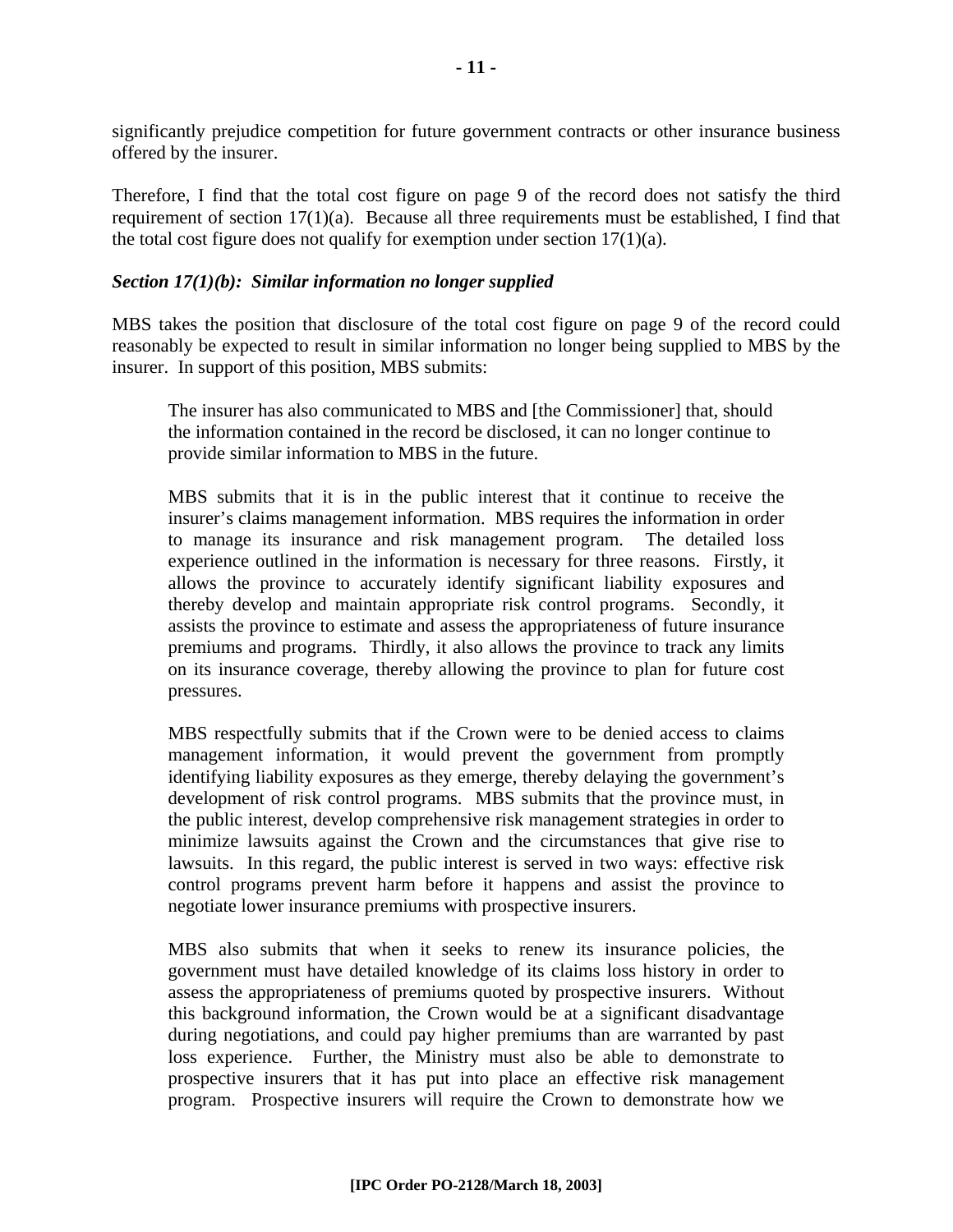have identified and addressed previous significant claims. If the government were to be unable to provide prospective insurance companies with this information, MBS submits that insurers would decline to provide quotes on future government insurance business. In addition, since there are few insurers in the marketplace that can service the Province's insurance needs, any reduction in the number of insurers willing to quote on required insurance is of serious concern to the Province. MBS submits that it must, if it is to serve the interests of the taxpayers of Ontario, obtain as many competitive quotes as possible in any future insurance tender.

In the scenarios referred to above, MBS submits that it is clear that MBS requires the detailed claims loss information supplied by the insurer to make sound business decisions. For this reason, MRS respectfully refers the Assistant Commissioner to Order PO-1645. In this case, the Ontario Casino Corporation submitted that disclosure of confidential information it received from one of its contracted casino managers would result in similar information no longer being supplied. The adjudicator determined that it was necessary and in the public interest for the Ontario Casino Corporation to receive as much information as possible from casino managers about the operation of its casinos in order to make sound business decisions.

MBS understands that the Commissioner has asked the insurer to provide submissions in this appeal. MBS accepts the submissions of the insurer as to whether, if this exemption is not applicable, it would not provide the information to MBS in future. Factually, here, the insurer was originally not willing to provide the information that was responsive to a four month period of this request simply based on the access request. Though it has since determined that the information could be provided in order to allow for a determination as to accessibility, if it were determined that the information was available to the public, it would cease providing it to the Crown with the detrimental results as noted above….

MBS also includes an affidavit sworn by the Manager, Risk Control and Advisory Services, outlining the services provided by that office and its operational need to have ongoing access to the claims loss history contained in the insurer's database in order to effectively manage the government's risk management and control program.

The insurer supports MBS on this issue. It submits:

If the legal defence accounts and claims data relating to specific litigation were ordered produced pursuant to [the *Act*], it is highly unlikely that any insurer would provide the Management Board Secretariat with this very sensitive commercial information in the future.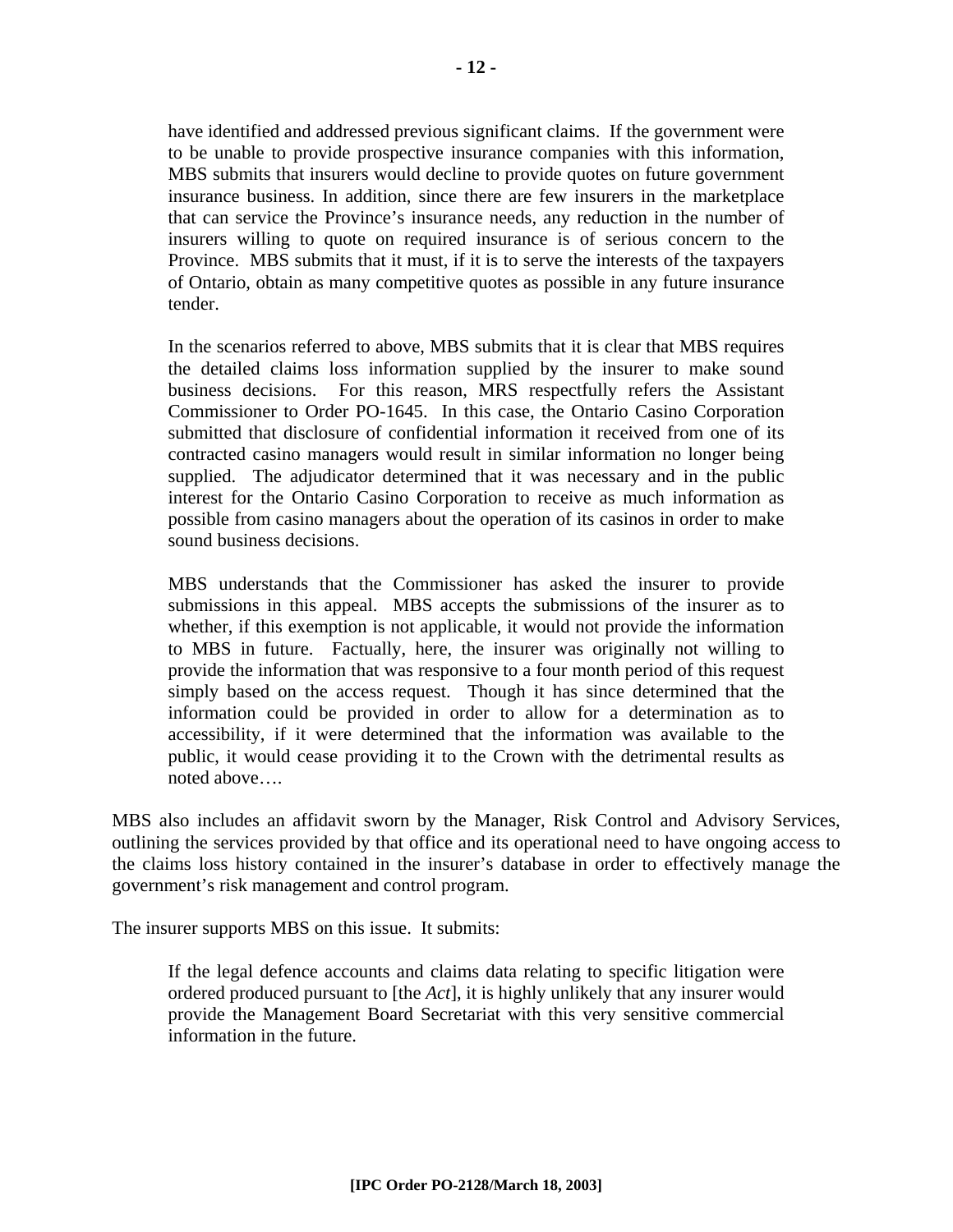It is the position of the Insurer that access to [the insurer's] database has been cut off to MBS and will remain unavailable if there is any issue that the Insurer's commercial information is not subject to the s. 17 exemption.

If the Management Board Secretariat were unable to access the data generated by legal defence counsel, the Insurer respectfully submits that it would hinder the government in identifying and quantifying liability exposures and undermine its ability to monitor risk control programs.

It is the Insurer's submission that it is in the public interest that the Province be able to undertake effective risk control programs and to be able to negotiate with private insurers for the best and most economical insurance programs.

The insurer also includes an affidavit with its representations, sworn by the Claims Supervisor with its risk management department who has responsibility for the Province of Ontario account. The Supervisor describes the services provided by the insurer, and the protocols and procedures put in place to allow MBS staff to access the billings and claims database. He swears in his affidavit that the insurer had a reasonable expectation of confidentiality in providing MBS with access to the data from the database, and that access would not have been permitted if there was any possibility of its disclosure under the *Act*. The Supervisor also states his opinion that this type of information would be considered highly sensitive and commercially valuable by the insurance industry and its clients.

The appellant disagrees, and submits:

After reviewing the submissions of MBS and [the insurer], I do not feel that they provided enough information to say conclusively that the disclosure of this information would result in one of the harms listed in this section of the *Act*.

As well, since the information regarding the litigation involving the Government should belong to the Government, I cannot see how the information would no longer be supplied to the institution. Instead, it would [be] a decision of the institution as to whether or not it would choose to collect this information.

Despite taking the position that only the total cost figure on page 9 of the record is responsive to the appellant's request, both MBS and the insurer provide detailed submissions in an effort to establish the need for MBS to have ongoing access to information from the insurer's billing and claims information database. In my view, these submissions are not particularly helpful in determining the application of section 17(1)(b) to the specific information at issue in this appeal: the total cost figure for legal services provided by the insurer in relation to certain defendants in the civil lawsuit identified in the appellant's request, which appears on page 9 of the record.

Based on the representations of MBS and the insurer, it is clear that these two parties have established an arrangement for sharing information relating to the services provided by the insurer under its contract with the government. It also seems clear that there is a public interest that information of this nature continues to be supplied to MBS in the context of discharging its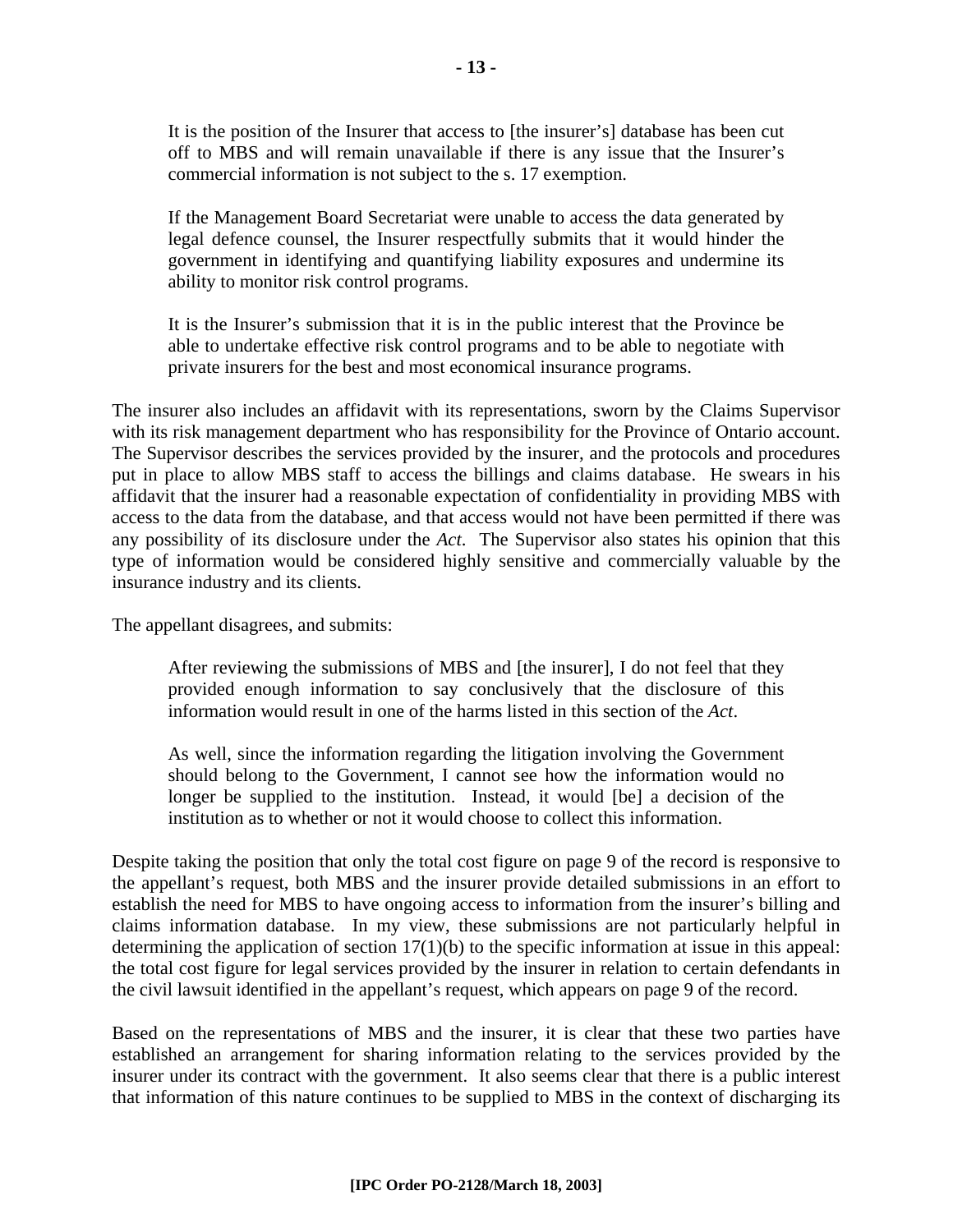contract management responsibilities. I am not privy to the contract entered into by MBS and the insurer, but it would seem logical that rights and responsibilities of this nature would be addressed in that document. Even if they aren't at present, in my view, being supplied with the necessary information to ensure the appropriate risk management services outlined by MBS in both its representations and accompanying affidavit would be both prudent and presumably a reasonable expectation of any insurance provider engaged by the government to provide services of this nature. MBS has made a compelling case for the need to have access to certain claims and billing related information and, in my view, it has the ability to ensure that this information continues to be supplied, where it is in the public interest to do so.

As far as the insurer is concerned, in my view, its arguments are framed in a way that exaggerates the impact of disclosing the particular information at issue in this appeal. The appellant is not seeking access to detailed billing and claims information contained in the insurer's database. He simply wants to know one fact: the total cost paid by the insurer for legal services in the civil lawsuit. He has no interest in how this information is provided by the insurer to MBS in the context of responding to his request under the *Act*, nor does he appear to have any intention of interfering with the manner in which MBS and the insurer share and exchange information for the purposes of the administration of their contract. In my view, any legitimate concerns the insurer might have regarding the integrity or confidentiality of the information contained in its database were removed when it decided to provide MBS and me with a hardcopy record listing only specific information relating to the lawsuit identified by the appellant, and by my subsequent finding that only the total cost figure that appears on page 9 of the record is at issue in this appeal.

Although different considerations might apply to a request for access to more detailed information contained in the insurer's billing and claims database, I am not persuaded, based on the evidence and argument provided by MBS and the insurer, that disclosing the single aggregate figure on page 9 that reflects total costs associated with an undetermined number of different clients and their counsel in a particular case could reasonably be expected to result in similar information no longer being supplied to MBS, through ongoing on-line access by MBS to the insurer's database or through other means.

Therefore, I find that the total cost figure on page 9 of the record does not satisfy the third requirement of section 17(1)(b). Because all three requirements must be established, I find that the total cost figure does not qualify for exemption under section 17(1)(b).

#### *Section 17(1)(c): Undue loss or gain*

MBS' only representation on section 17(1)(c) consists of a statement accepting and adopting the insurer's position.

The insurer points out that its account with the Province of Ontario is unique because of its size and complexity, and submits:

In the present insurance market, it is the Insurer's respectful submission that disclosure of confidential claims information would undermine both the insurance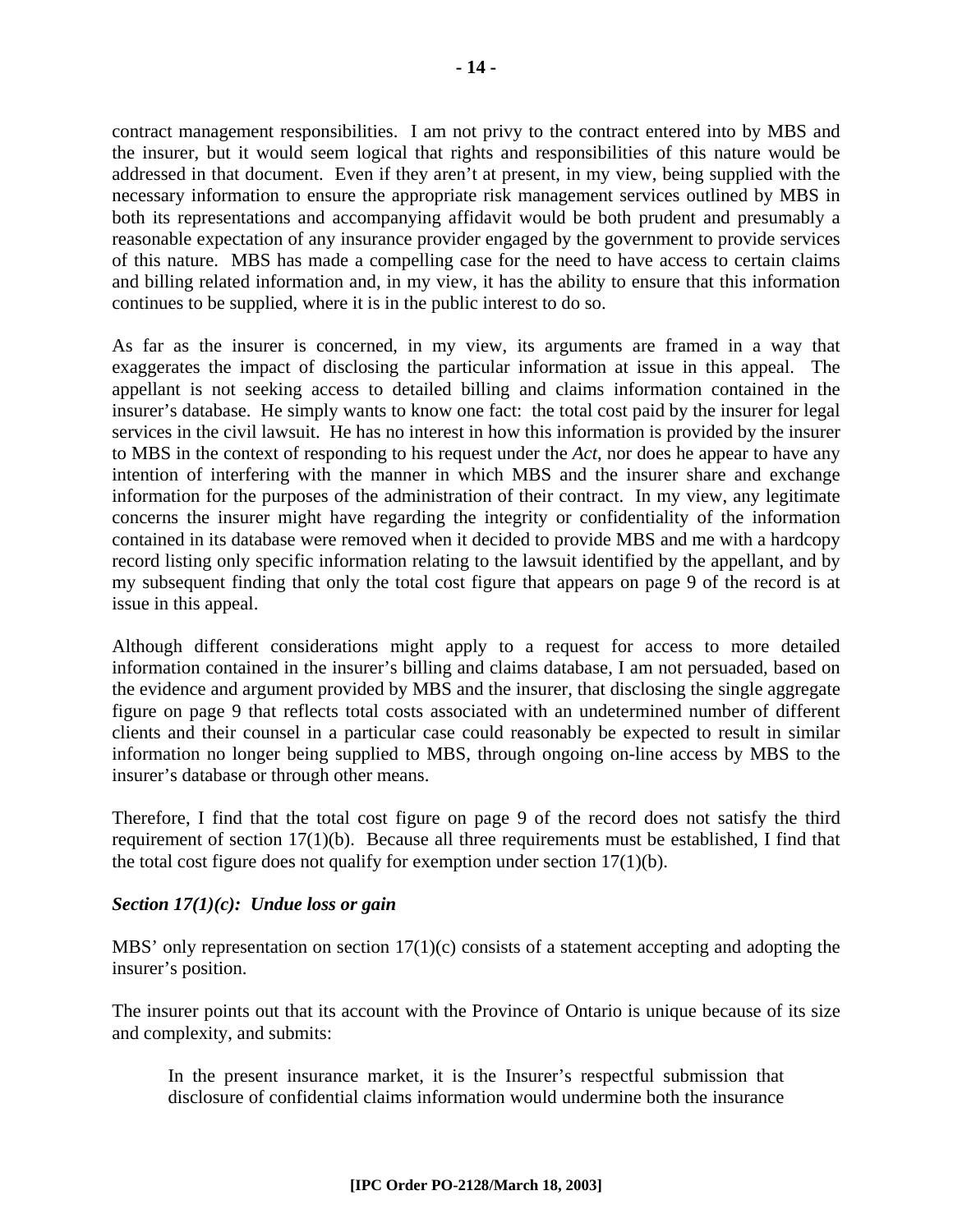company underwriting insurance for the Province and the operations of Management Board Secretariat.

Disclosure would essentially amount to a competitive penalty to the Insurer because of the fact that it participated in the Government of Ontario insurance program. The Insurer submits that this would amount to an undue loss to [the insurer] as well as the Management Board Secretariat.

The Insurer further submits that if the claims data requested was disclosed, that it would have a chilling effect on the ability of both the Insurer and the Province to negotiate insurance coverage, and that a substantial number of insurers that would otherwise offer tenders would refrain on the basis of policy.

For the same reasons outlined above regarding section  $17(1)(a)$ , I find that the insurer has failed to provide the type of detailed and convincing evidence necessary to establish a reasonable expectation of undue loss to the insurer if the total cost figure on page 9 of the record is disclosed. Again, different considerations might apply to the disclosure of more detailed information contained in the insurer's billing and claims database but, in my view, the single aggregate figure on page 9 that reflects total costs associated with an undetermined number of different clients and their counsel in a particular case is simply too general in nature and too far removed from the actual claims experience to create any reasonable probability that its disclosure could result in undue loss to the insurer.

Therefore, I find that the total cost figure on page 9 of the record does not satisfy the third requirement of section 17(1)(c). Because all three requirements must be established, I find that the total cost figure does not qualify for exemption under section  $17(1)(c)$ .

In summary, I find that the total cost figure does not qualify for exemption any of sections 17(1)(a), (b) or (c) of the *Act*.

Because I have determined that the total cost figure on page 9 of the record does not qualify for exemption under section 17(1), it is not necessary for me to consider section 23 of the *Act*.

#### **SOLICITOR-CLIENT PRIVILEGE:**

#### **Introduction**

MBS claims that the information at issue is exempt under section 19 of the *Act*.

Section 19 states:

A head may refuse to disclose a record that is subject to solicitor-client privilege or that was prepared by or for Crown counsel for use in giving legal advice or in contemplation of or for use in litigation.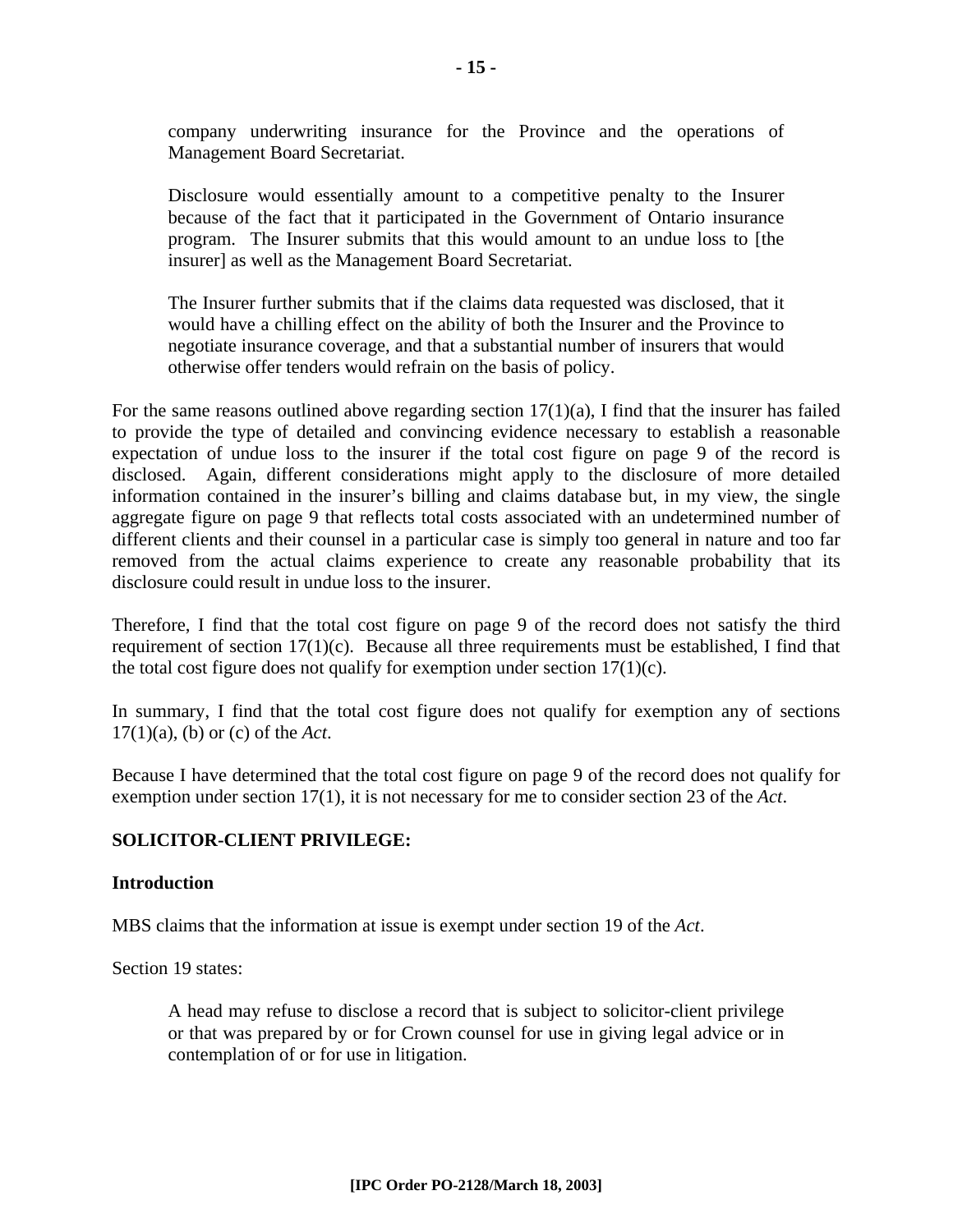Section 19 encompasses two heads of privilege, as derived from the common law: (i) solicitor-client communication privilege; and (ii) litigation privilege. In order for section 19 to apply, MBS must establish that one or both of these heads of privilege apply.

MBS submits that the information is subject to solicitor-client communication privilege and also argues that the "legislative" privilege for Crown Counsel (sometimes called "Branch 2" of the exemption) applies in this case.

#### **Solicitor-Client Communication Privilege**

#### *Introduction*

Solicitor-client communication privilege protects direct communications of a confidential nature between a solicitor and client, or their agents or employees, made for the purpose of obtaining professional legal advice. The rationale for this privilege is to ensure that a client may confide in his or her lawyer on a legal matter without reservation (Order P-1551).

The Supreme Court of Canada has described this privilege as follows:

... all information which a person must provide in order to obtain legal advice and which is given in confidence for that purpose enjoys the privileges attaching to confidentiality. This confidentiality attaches to all communications made within the framework of the solicitor-client relationship ... [*Descôteaux v. Mierzwinski* (1982), 141 D.L.R. (3d) 590 at 618, cited in Order P-1409.]

#### *Orders of this office dealing with records revealing amounts paid to lawyers*

This office has addressed the application of solicitor-client communication privilege to various records revealing the amounts paid to lawyers, including lawyers' bills of account.

In Order PO-1714, Adjudicator Holly Big Canoe found that bills of account sent by a law firm to its client, an institution under the *Act*, were subject to solicitor-client communication privilege under section 19. She relied on the treatment of this issue by the Federal Court of Appeal in *Stevens v. Canada (Privy Council)* (1998), 161 D.L.R. (4th) 85:

. . . the Court [at pages 107-108] describes the privilege applicable to legal bills of account as a "blanket" privilege:

In the case at bar, though the appellant contends that the information which he seeks relates only to acts of counsel and therefore should not be privileged, I am satisfied that the narrative portions of the bills of account are indeed communications. This is not analogous to a situation where a lawyer sells a piece of property for the client or otherwise acts on the client's behalf. The research of a subject or the writing of an opinion or any other matter of that type is directly related to the giving of advice.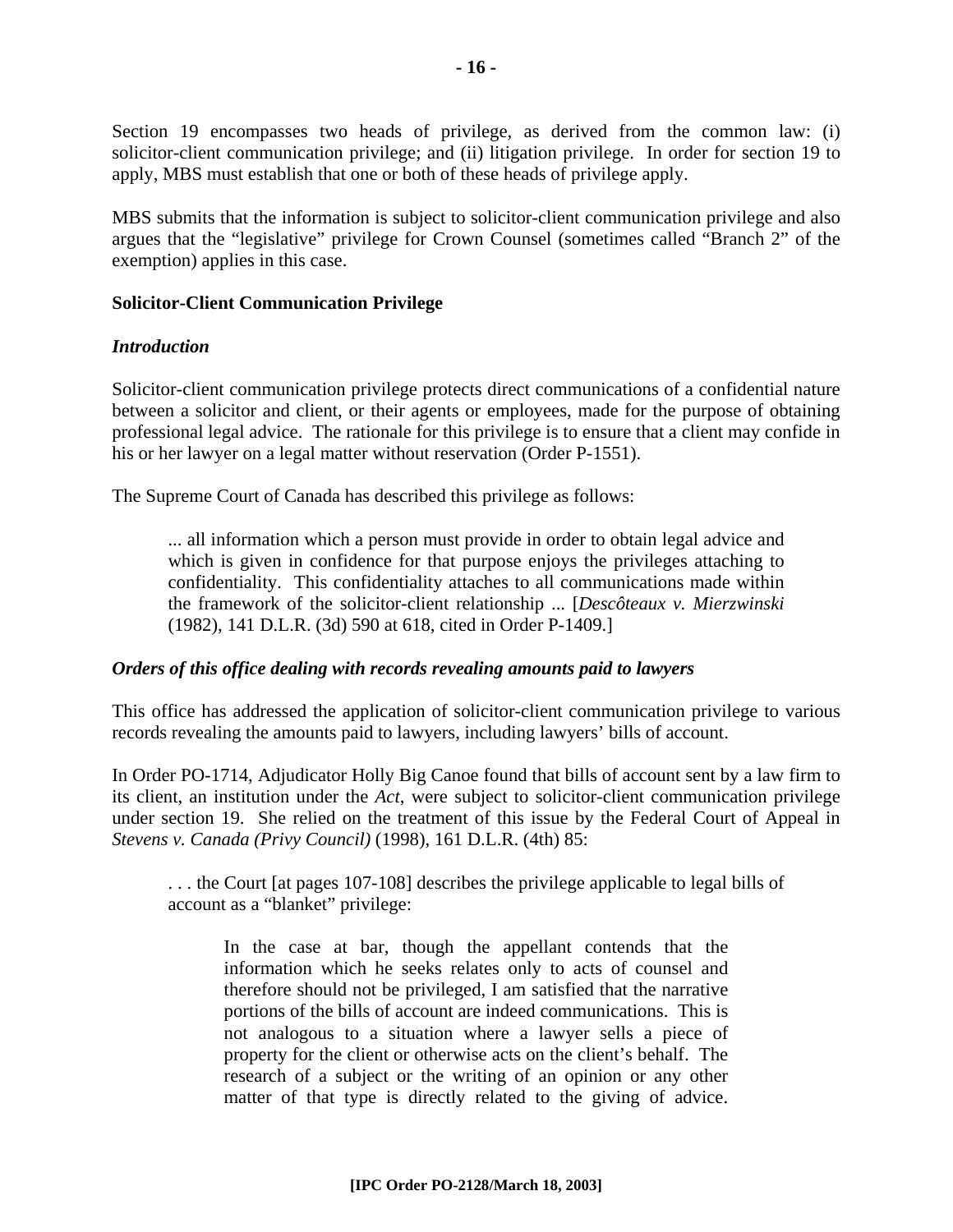Despite the fact that the appellant is content to have the specific topic of research remain privileged, those other portions of the bills of account still constitute communications for the purpose of obtaining legal advice. In those circumstances the lawyer is not merely a witness to an objective state of affairs, but is in the process of forming a legal opinion. This is true whether the lawyer is conducting research (either academic or empirical), interviewing witnesses or other third parties, drafting letters or memoranda, or any of the other myriad tasks that a lawyer performs in the course of his or her job. It is true that interviewing a witness is an act of counsel, and that a statement to that effect on a bill of account is a statement of fact, but these are all acts and statements of fact that relate directly to the seeking, formulating or giving of legal advice. And when these facts or acts are communicated to the client they are privileged. This is so whether they are communicated verbally, by written correspondence, or by statement of account.

The Court further drives home its conclusion that lawyers' bills of account are privileged in their entirety by means of the following commentary on the fact that severed copies had already been disclosed (at page 109):

I would add, with respect to the release of portions of the records, that, in light of these reasons, the Government has released more information than was legally necessary. The itemized disbursements and general statements of account detailing the amount of time spent by Commission counsel and the amounts charged for that time are all privileged. But it is the Government qua client which enjoys the privilege; the Government may choose to waive it, if it wishes, or it may refuse to do so. By disclosing portions of the accounts the Government was merely exercising its discretion in that regard. As I mentioned earlier, a Government body may have more reason to waive its privilege than private parties, for it may wish to follow a policy of transparency with respect to its activity. This is highly commendable; but the adoption of such a policy or such a decision in no way detracts from the protection afforded by the privilege to all clients.

Accordingly, despite the complexity of the issues, the bottom line in *Stevens* is clear. Unless an exception such as waiver applies, lawyers' bills of account, in their entirety, are subject to solicitor-client privilege at common law . . .

. . . . .

Former Adjudicator Katherine Laird followed a similar approach in Order PO-1822 in relation to statements of account generated by legal counsel at the Office of the Public Guardian and Trustee.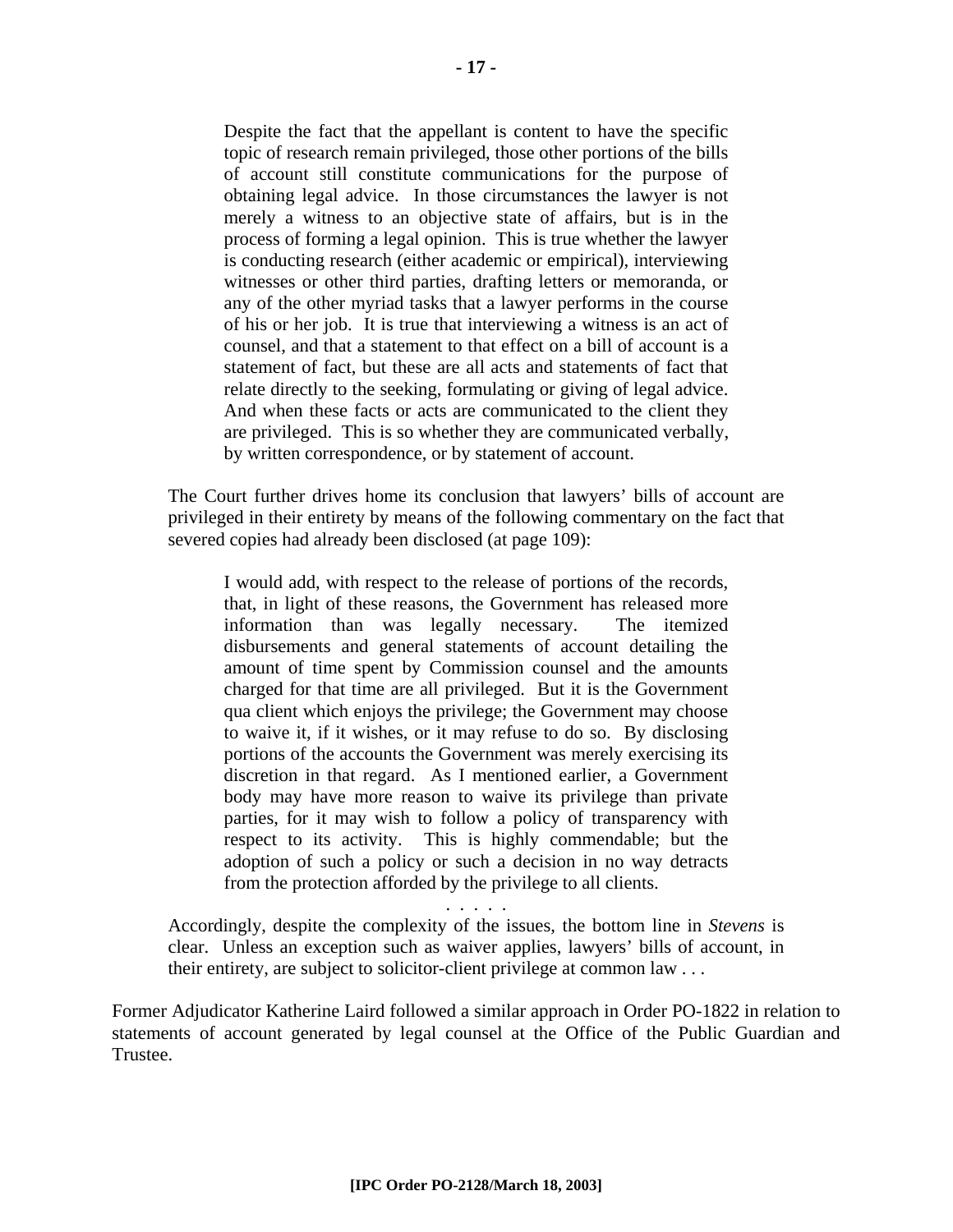By contrast, in Order PO-1922, I found that the solicitor-client communication privilege did not apply to the total dollar amount paid by the Ministry of the Attorney General for legal costs of two parties involved in a criminal trial:

. . . the record in this appeal is different from the records under consideration in Orders PO-1714, PO-1822 and in *Stevens*.

The record here is a one-page document prepared by the Ministry which reflects the total funding paid to Lawyers 1 and 2 in representing their clients in the criminal proceedings involving the accused. The records at issue in Orders PO-1714, PO-1822 and in *Stevens* were all actual statements of account, which were characterized as confidential written communications between solicitors and clients. The Ministry submits that the format of the record in this appeal should not change the fact that the information contained in the records is protected as a confidential solicitor-client communication.

. . . . .

In *Stevens*, the Court discusses the historical context of solicitor-client communication privilege and its present-day application. It then goes on to cite what it describes as exceptions to the privilege as follows, at page 93:

It will be seen that Canadian law has sought to strike an appropriate balance between openness and secrecy by creating two exceptions to the privilege. One exception . . . is for communications which are themselves criminal or which counsel a criminal act (e.g. Where a lawyer advises a client to conceal evidence). The second exception . . . relates to that **information which is not a communication but is rather evidence of an act done by counsel or is a mere statement of fact** . . . [my emphasis]

Further on in the judgement (at page 99), the Court makes it clear that:

Thus statements of fact are not themselves privileged. It is the communication of those facts between a client and a lawyer that is privileged.

. . . . .

I find that the record at issue in this appeal does not fall within the scope of solicitor-client communications privilege. It is not a communication between a solicitor and a client, nor does its content reveal any prior communication of this nature. Rather, the record contains the type of information identified by the Court in *Stevens* as an exception to solicitor-client privilege - a "statement of fact". Specifically, the record is a factual statement of the amount of public funds paid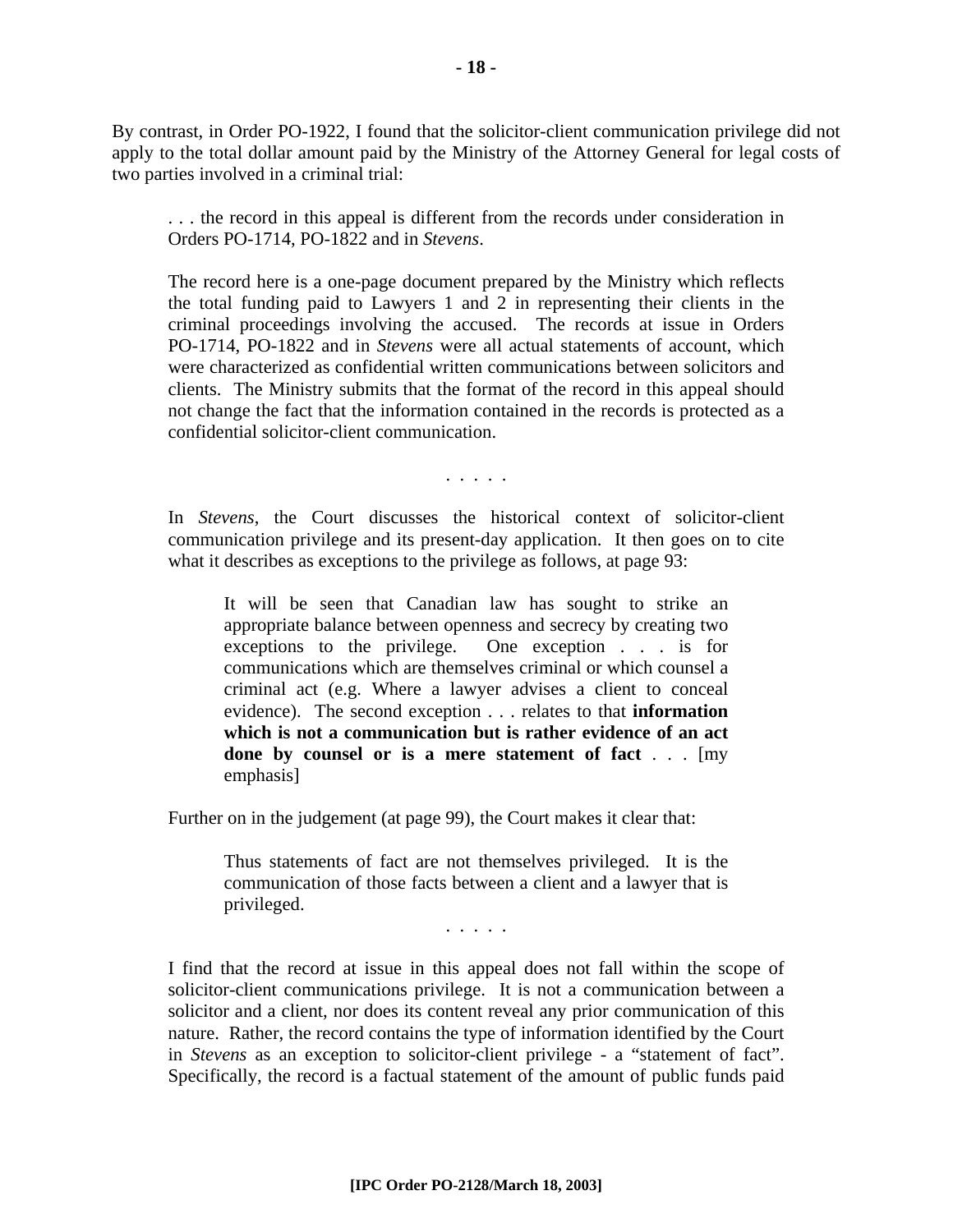by the Ministry to Lawyers 1 and 2 in consideration for the legal services provided to Persons A and B during the prosecution of the accused.

I also disagree with the Ministry's representations in a number of respects.

First, the Ministry appears to suggest that the exception to solicitor-client communication privilege outlined in *Stevens* is restricted to records "kept by the solicitor". This interpretation is not supportable. The Court in *Stevens* uses the phrase "an act done by counsel **or** a mere statement of fact" [my emphasis]. The record at issue in this appeal consists of a statement of fact, which is sufficient to bring it within the scope of the exception regardless of whether it is a record created by or kept by a solicitor.

Second, I do not accept the Ministry's position that it is inappropriate to draw a distinction between an actual solicitor's statement of account and the record created by the Ministry in the context of this appeal. On the contrary, a distinction of this nature is both appropriate and determinative of the issue. I accept that, consistent with the direction of the Court in *Stevens*, any statement of account created by a lawyer and provided to a client is protected in its entirety by solicitor-client communications privilege. However, I do not accept the Ministry's position that the record in this appeal fits this definition. It was not created by a lawyer, and does not contain any information normally contained in a statement of account. No itemizations of services are listed; no dates and times are included; no billing rates are contained in the record; no individual account total is reflected in the record; nor is it possible to ascertain any specific account billing from the content of the record. The record reflects the total amount paid by the Ministry, in aggregate form, to two lawyers representing two different clients over a significant period of time in two separate proceedings. In the present circumstances, it is not necessary for me to determine whether different considerations would apply to records which might reveal the actual content of any statements of account, because the record at issue in this appeal clearly does not.

I followed a similar approach in Order PO-1952. Orders PO-1922 and PO-1952 are both the subject of ongoing judicial review applications by the Ministry of the Attorney General (Divisional Court Toronto Docs. 545/01 and 677/01).

#### *Representations*

MBS refers to the Supreme Court of Canada's decision in *Descôteaux*, which indicates (at page 618) that privilege attaches to "all communications made within the framework of the solicitorclient relationship, which arises as soon as the potential client takes the first steps", and that privilege applies to "all information which a person must provide in order to obtain legal advice" even if the communications "deal with matters of an administrative nature such as financial means", and even where they are made to employees of the lawyer rather than directly to counsel.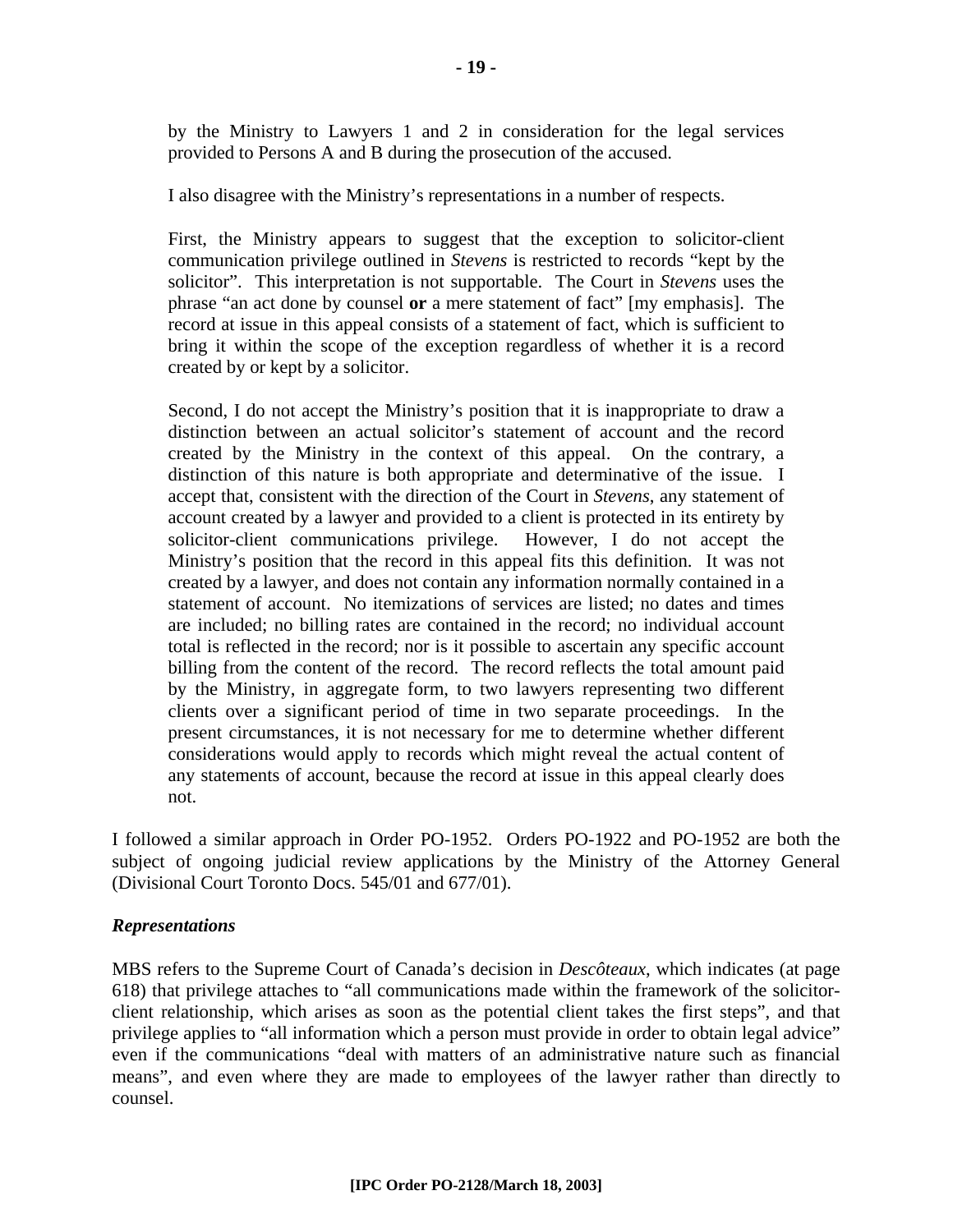MBS relies on *Stevens* as authority for the proposition that solicitors' accounts are subject to "blanket" privilege, and quotes the following passage from the judgment (at page 100):

In my view, the terms and **amounts** of the retainer; the arrangements with respect to payment; the types of services rendered and their cost - all of these matters are central to the relationship. If the relationship is indeed worth protecting, these matters must be immune to any intrusion [MBS' emphasis].

MBS also cites a case of the British Columbia Supreme Court, *Municipal Insurance Assn. of British Columbia v. British Columbia (Information and Privacy Commissioner)* (1996), 143 D.L.R. (4th) 134, and states:

Like the amount contained in the record at issue in this appeal, the *Municipal Insurance* case concerned an access request for legal bills issued to the government in respect of particular litigation. The British Columbia Information and Privacy Commissioner had determined that the amount[s] contained in the bills were not privileged because the record in question did not describe the actual legal services rendered to the client. However, the B.C. Supreme Court rejected this restrictive interpretation of the privilege as it applies to legal accounts, and stated:

Communications of course **need not contain legal advice to attract** privilege, suffice it that **they relate to** obtaining advice of a lawyer and are made in confidence . . . The privilege includes . . . financial arrangements between the solicitor and the client . . . [MBS' emphasis] (p. 139).

Relying on *Stevens* and *Municipal Insurance*, MBS submits that "the number alone is privileged because it reflects the financial arrangement between the insurer/insured and their counsel." In my view, this is a fundamental aspect of MBS' position on solicitor-client communication privilege, and I will address it in detail below. MBS goes on to argue that even an aggregate figure, such as the one at issue here, attracts privilege based on *Municipal Insurance*, where the record was a one-page lump sum invoice for litigation costs to date. MBS states that the Court in *Municipal Insurance* rejected the idea that legal fees were "mere accounting information" and quotes the Court's analysis of how cost information could be an integral advice component, especially where litigation is ongoing:

[Disclosing] the amount of its interim legal costs in the course of ongoing litigation would result in the disclosure of important detail in relation to its retainer and [would] prejudice its right to communicate with counsel in confidence to obtain information necessary to understand its position in the lawsuit . . . Knowledgeable counsel, given the information as to his opponent's legal costs, could reach some reasonably educated conclusions as to detail of the retainer, questions or matters of instruction to counsel, or the strategies being employed or contemplated.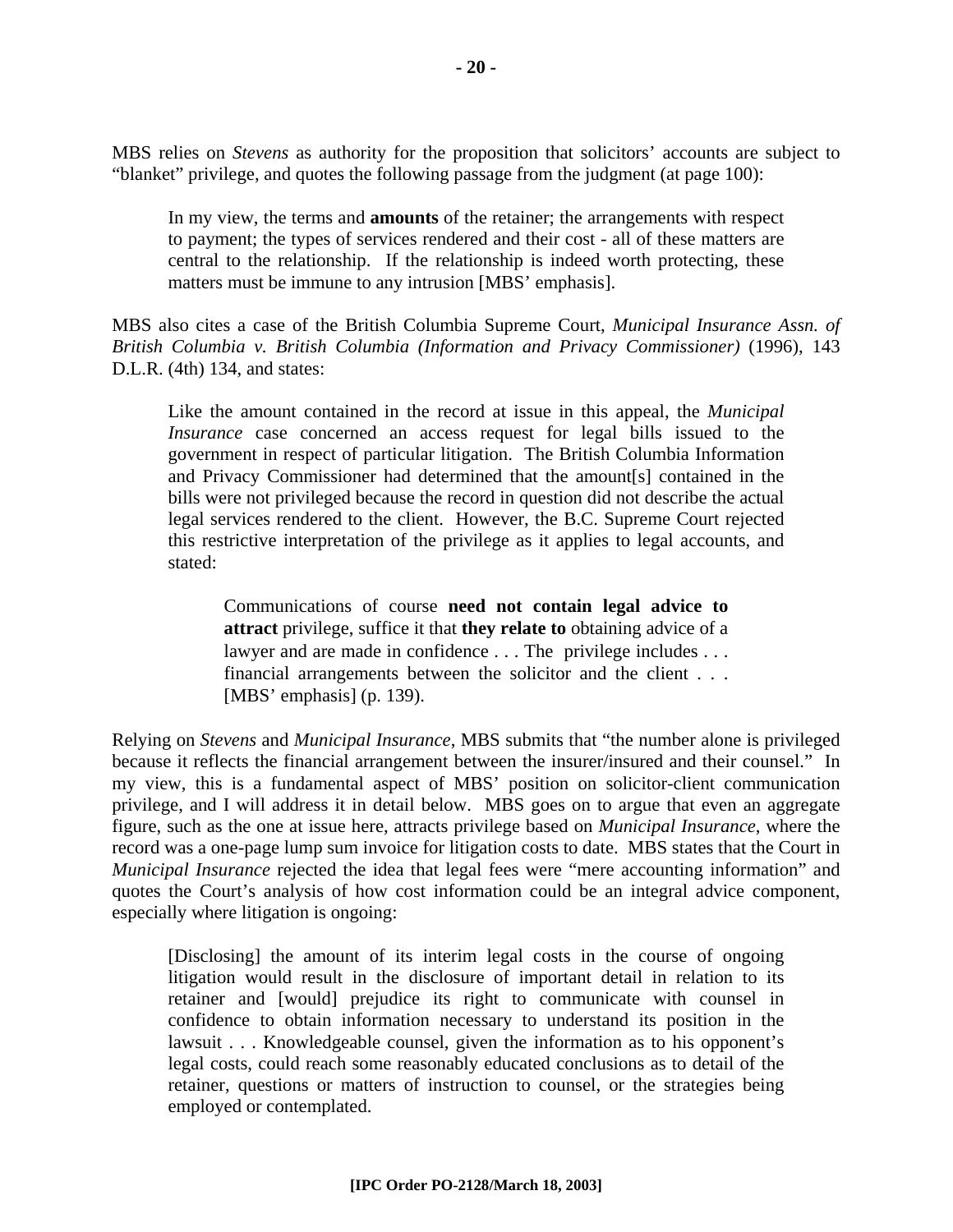Some examples . . . which might be reasonably discerned from knowledge . . . of the interim legal fees to date in a lawsuit, could include:

- the state of preparation of a party for trial;
- whether the expense of expert opinion evidence had been incurred;
- whether trial preparation was done with or without substantial time involvement and assistance of senior counsel . . .
- what future costs to the party in the action might reasonably be predicted prior to conclusion by trial (pages 142-143)

MBS further submits that "... the Court's reasoning and conclusion applies equally to the record at issue in this appeal. Furthermore, MBS submits that a knowledgeable reader could discern the type of information described above from the record at issue."

MBS goes on to argue that an accounting record is privileged if it would reveal privileged information. In support of its position, MBS engages in a lengthy analysis of the cases that distinguish lawyers' bills from their accounting records and find that, while the former may be privileged, the latter are not because they represent "acts" of counsel and thus fall into the "facts and acts" exception to solicitor-client communication privilege. The insurer makes a similar argument. However, the insurer created the record at issue in this appeal, and it is clearly not a lawyer's accounting record. For this reason, in my view, cases that distinguish lawyers' accounting records from the contents of legal bills sent to clients by counsel are not relevant here. That being said, I agree that unless an exception such as waiver applies, records prepared by a client that reveal privileged communications with their lawyer are exempt under section 19 (see Orders PO-2087 and PO-2115).

On the question of exceptions to privilege, MBS submits that:

- information "normally" regarded as privileged may be regarded as not privileged when an "administration of justice" interest outweighs the importance of protecting privilege, i.e. communications which are themselves criminal or counsel a criminal act, and information which is not a communication but evidence of an act done by counsel or a mere statement of fact; and
- only an "administration of justice" exception can outweigh the purpose of privilege.

MBS also refers to *R. v. Charron* (2001), 161 C.C.C. (3d) 64 (Que. C.A.), leave to appeal granted [2001] C.S.C.R. no. 615 (S.C.C.), also known as *Maranda c. Canada (Gendarmerie royale)* (*Maranda*) and argues that this case does not change the law in any way, and that it supports its claim for solicitor-client communication privilege. *Maranda* dealt with a document containing the lump sum total legal fees paid by a client in relation to a number of matters. The Quebec Court of Appeal reversed the finding of the Quebec Superior Court that this information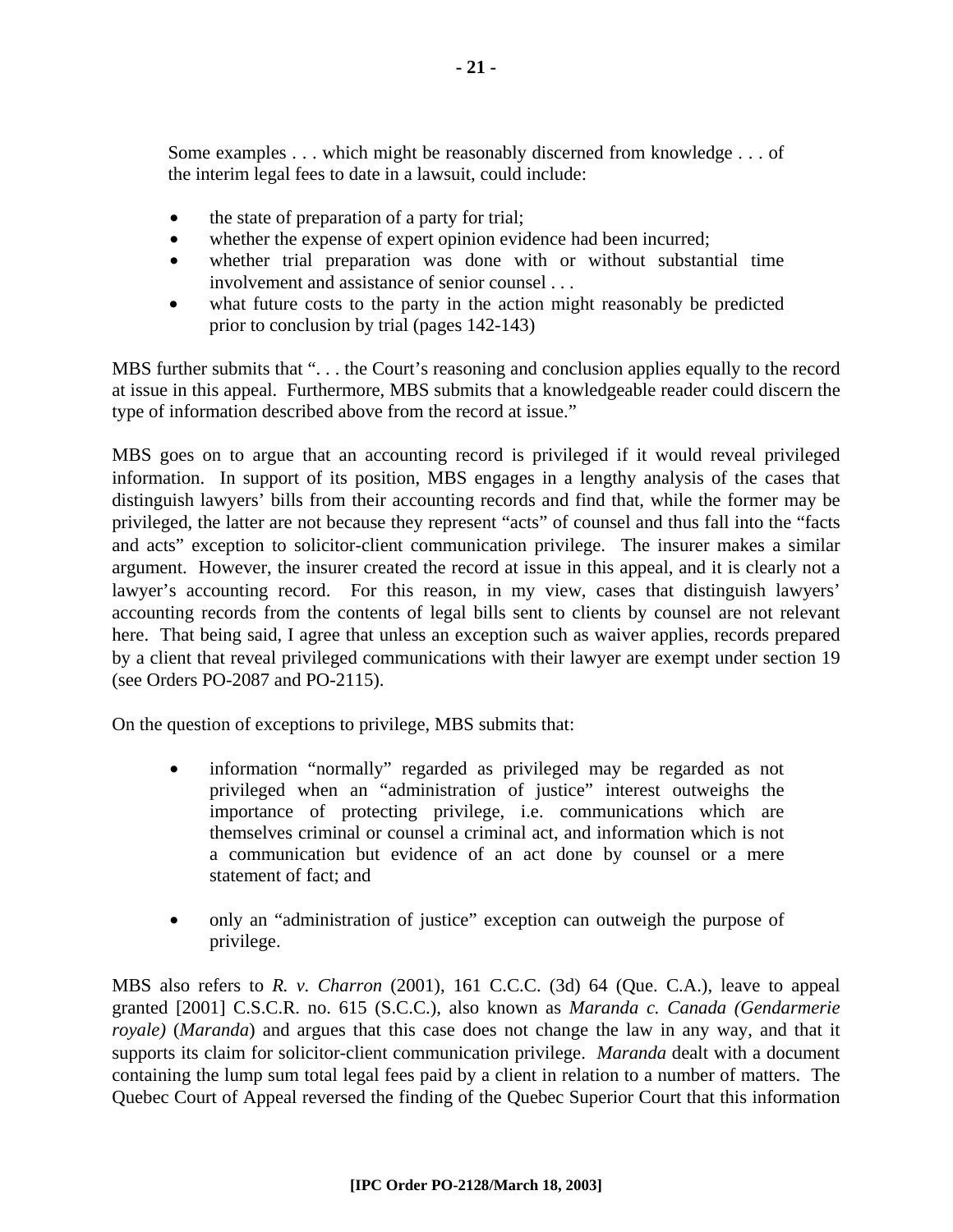was privileged. The Court of Appeal applied a contextual approach, indicating that the amount of fees paid would only attract privilege if it would reveal a privileged communication, rather than a "fact" or an "act of the solicitor". The Court stated that "the amount of fees paid cannot *per se* be elevated into a principle and qualified as a communication attracting privilege", and then indicated that it would have remitted the matter to the Superior Court for a new finding on the facts, but for the application of the "criminal acts" exception.

As regards the contextual approach generally, MBS submits:

In *Maranda*, the Quebec Court of Appeal determined that a lawyer's bill of account may attract solicitor-client privilege if it relates to or reveals a communication made in confidence between a solicitor and client. In particular, a lawyer's bill of account could be subject to privilege if it discloses the nature of the advice given.

Although the Quebec Court of Appeal posited that amounts paid to a lawyer do not, per se, constitute a "communication" subject to privilege, it refused to "fall into the trap of absolute reasoning and [conclude] that the payment of fees can *never* constitute a privileged confidential communication" (p. 87). The Court said it could not "state as an absolute proposition that the amount of fees and disbursements can never be qualified as privileged communications" (p.91).

In this regard, the court acknowledged, as had the trial judge, that there are scenarios where the "amount paid could not always be dissociated from the consultation and as a result may attract privilege" (p. 91).

. . . . .

The Court insists that the assessment of a claim for solicitor-client privilege must be "contextual", and that the only "relevant" question is, as noted above, whether the disclosure of payment is "related to the content of the privileged confidential communication" (p. 87). Therefore, the assessment must be made on a case-bycase basis, and the outcome will depend on the particular facts surrounding the fee statement at issue. MBS submits, therefore, that the contextual analysis described by the Quebec Court of Appeal can be applied to the factual circumstances surrounding the record at issue in this appeal to support the Ministry's exemption claim.

In the present case, MBS submits that the legal fees paid by the insurer in the action herein raise a substantially different fact situation than that addressed by the Court in *Maranda*.The facts referred to in the lower court decision [in] *Maranda* . . . indicate that the legal bills at issue reflected several payments to a lawyer between 1990 and 1996 for several different criminal matters that were no longer ongoing. The Court determined that disclosure of the amounts paid would not give rise to the disclosure of confidential information concerning the nature of services rendered, advice or consultations.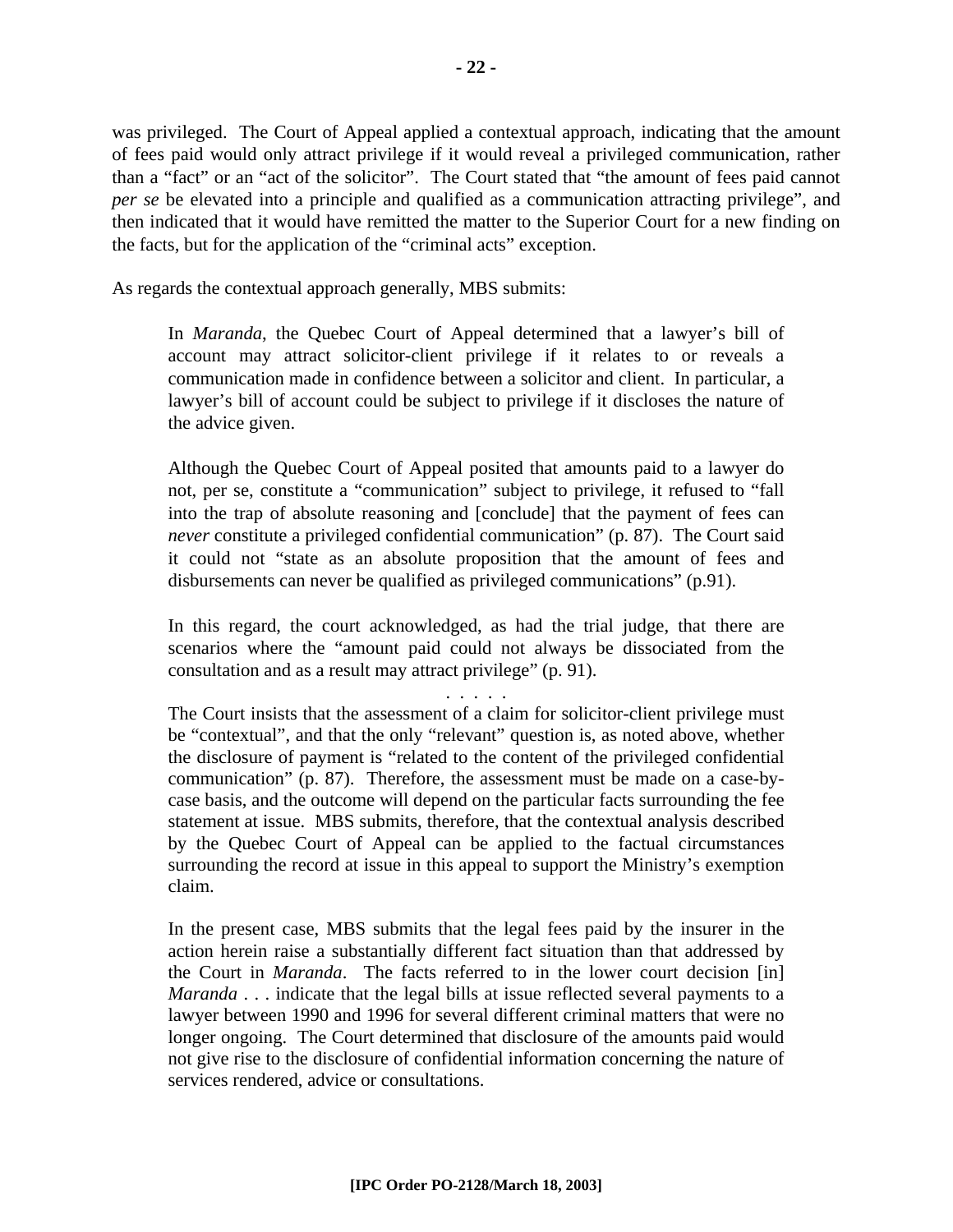MBS goes on to submit that:

. . . disclosure of the record at issue in the appeal would reveal the substance of privileged solicitor-client communications and would significantly prejudice the interests of government defendants in the ongoing civil action. Indeed, if the record were to be disclosed, the amount of legal work performed on behalf of the government defendants could be ascertained.

This would in turn enable a reader to infer the defendants' state of preparation for trial, the nature of the work completed by counsel and, in a general way, the nature of legal advice given. A reader would also be able to project the future costs of the insurer in the action which could influence the litigation strategy of opposing counsel, and would place the insurer at a disadvantage in future settlement negotiations should such ensue. Indeed, MBS submits that if the record were to be disclosed, opposing counsel, for example, could make repeated access requests under the *Act* for the government defendant's ongoing legal costs. This would enable opposing counsel to very accurately determine the nature of the work performed (for example, if an expert witness has been retained) and would allow opposing counsel to discern the government defendants' litigation strategy as it develops.

MBS also points out that the legal action here is ongoing, and that this may be a factor in determining whether billing information attracts privilege. In this regard, MBS again relies on *Municipal Insurance*, stating:

The court specifically outlined the prejudice to a litigant that would result from the disclosure of interim legal costs in an ongoing legal matter:

. . . a knowledgeable counsel, given the information as to his opponent's legal costs, could reach some reasonably educated conclusions as to the detail of the retainer, questions or matters of instruction to counsel, or the strategies employed or contemplated (p. 143).

MBS also submits that the facts in *Maranda* are distinguishable from the present case because "[t]he Ipperwash action is ongoing, the record at issue relates to only one action, and the status of the action currently before the court is well known."

The appellant disputes MBS' view that "the information I am seeking relates to the seeking, formulating or giving of legal advice." He also relies on the statement in Order P-624 that "a record will not automatically attract the section 19 exemption simply because it is characterized as a legal account."

Although not solicited in the Notice of Inquiry, the insurer also provided representations on the possible application of section 19. The insurer adopts the submissions of MBS regarding the section 19 exemption. It reiterates many of the points made by MBS, referring to the decisions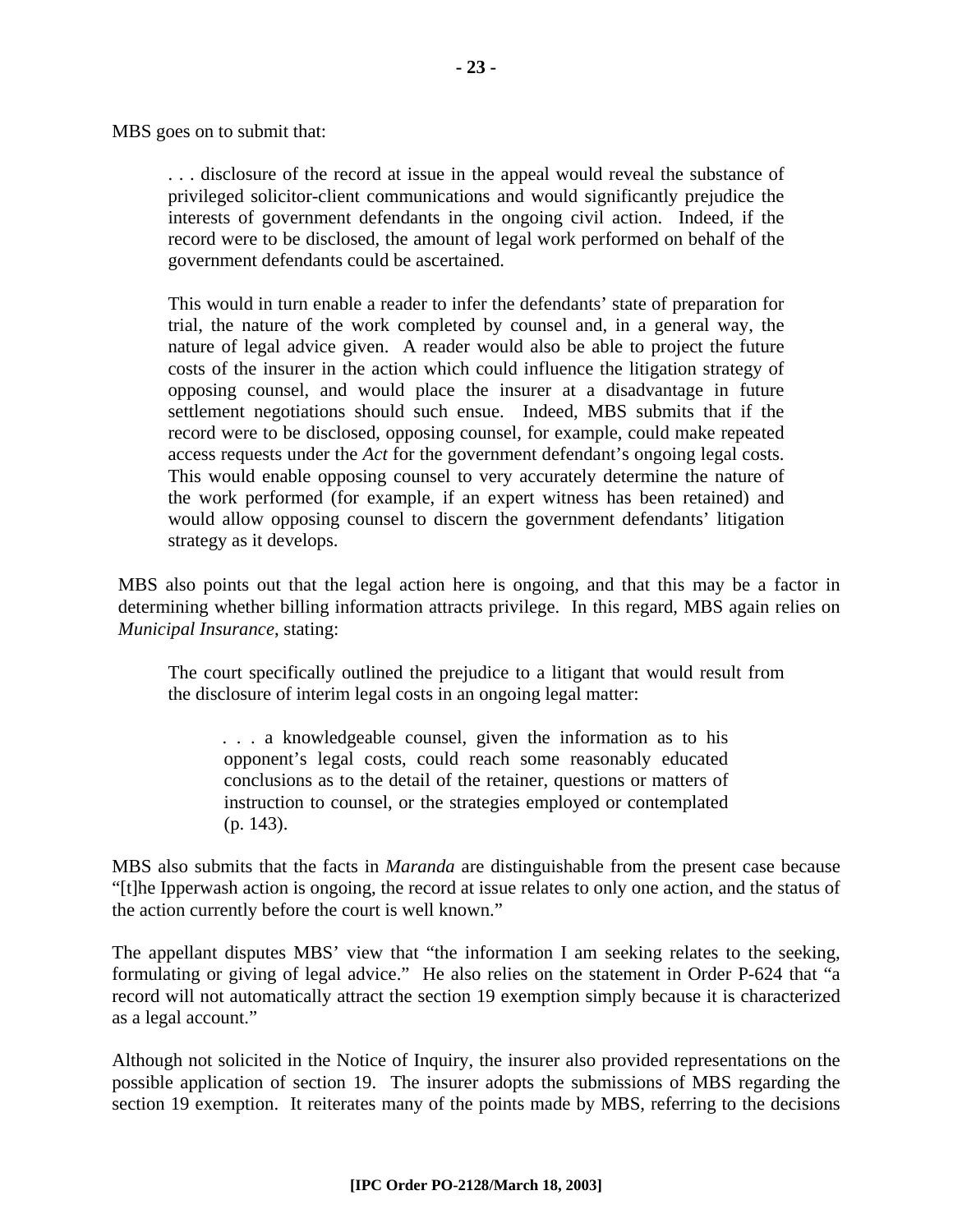in *Descôteaux*, *Stevens* and *Municipal Insurance*. It argues that communications need not contain legal advice to attract privilege as long as they relate to obtaining the advice of a lawyer and are made in confidence. In the particular context of this case, the insurer submits that "... release of this sort of information amounts to a breach of privilege if it reveals the terms of the retainer." On the question of whether there was a confidential communication in this case, the insurer submits that "defence counsel and legal vendors affected submitted their bills on the implicit understanding that the claims totals would be subject to solicitor-client privilege and held in strict confidence . . ."

The insurer also raises the possible application of litigation privilege, taking the position that the record was prepared for the dominant purpose of litigation. I will address this argument under the heading, "Litigation Privilege", below.

#### *Analysis*

Before conducting my analysis of the main issues in this case, I want to briefly touch on the portion of MBS' representations that deals with the exceptions to solicitor-client communication privilege. MBS takes the position that information that would otherwise qualify for privilege may only be regarded as non-privileged when an "administration of justice" interest outweighs the importance of protecting the privilege. In MBS' view, this "administration of justice" exception is present where communications are themselves criminal or counsel a criminal act; or where the information is not a "communication" because it is evidence of an act done by counsel or a mere statement of fact.

I do not agree with MBS' characterization of the so-called "facts and acts" exception. In my view, this exception has been fashioned by the courts to take into account the general interests of the administration of justice in ascertaining the truth in litigation. It does not assume that information "normally regarded as privileged" loses that status because of an administration of justice interest arising in a specific case. Rather, it recognizes that, as a general proposition, the administration of justice does not countenance hiding non-privileged facts behind the veil of privilege merely because they are also found in a privileged communication.

In my view, if it can be established that information constitutes an independently ascertainable fact, then no further balancing is required in order to determine if an administration of justice interest warrants disclosure in a particular case; the "fact" is always disclosable and discoverable, and cannot fall within the scope of solicitor-client communication privilege. My view is supported by the Federal Court of Appeal decision in *Stevens*, as well as the seminal solicitorclient privilege case of *Susan Hosiery Ltd v. Ministry of National Revenue,* [1969] 2 Ex. C.R. 27. It is also consistent with the United States Supreme Court decision in *National Labor Relations Board. v. Sears, Roebuck & Co.*, 421 U.S. 132 [1975], 41, which dealt with a claim of privilege as the basis for denying access under the United States federal *Freedom of Information Act*.

Turning to the main issues, it is arguable that *Stevens* suggests a "blanket" approach to the question of whether solicitor-client communication privilege applies to the cost figure at issue, while *Maranda* suggests a different, "contextual" approach. However, the two approaches may not in fact be inconsistent. As stated in *Maranda* (at pages 87-88):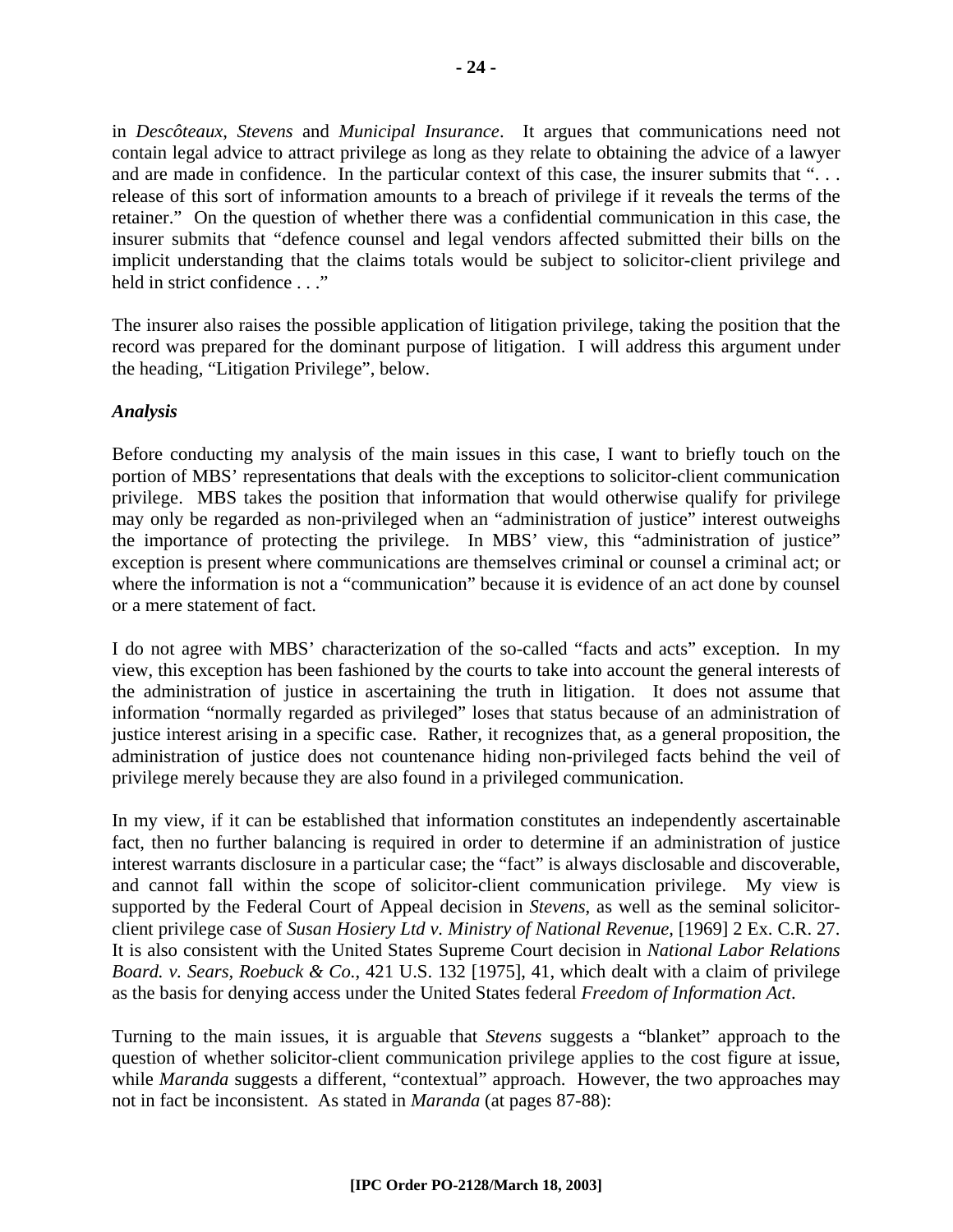In *Kruger Inc. v. Kruco Inc*., [1988] R.J.Q. 2323, Justice LeBel (as he then was), speaking on behalf of this Court, recognized that in certain cases, and I insist on this aspect which raises the contextual approach, solicitors' accounts may be privileged when the production of an account provides particulars of the date and nature of services rendered (p. 2326). However, in the case before us, where the accounts under consideration only contain "a simple accounting entry", "providing no particulars with respect to services rendered" and "which are not likely to lead the Court to examine advice given and professional services rendered by solicitors" (p. 2326), the Court concluded that "in the context, the questions raised do not imperil the confidential nature of the professional relationship" between the lawyers concerned (p. 2326). More specifically, added the Court, "it is a question of identification of solicitors, verification of amounts paid and determination of the identity of the client represented, which in this case does not fall within the scope of solicitor-client privilege" (p. 2326).

These same principles were applied in *Stevens* . . ., in the written judgment of Justice Linden, speaking on behalf of the Federal Court of Appeal. In this matter, the production of solicitors' accounts would have forced disclosure of communications between the solicitor and client which were directly linked with consultations, advice and legal services provided.

It is in this sense that Justice Linden, in a remarkable opinion, concluded that "bills of account" were protected by privilege. It is interesting to note that Justice Linden relied on the same case law and doctrine as Justice LeBel in *Kruger Inc.*, *supra*. In substance, and this was the sole issue to decide in the opinion of Justice Linden, the "bills of account" were protected by privilege because, in the case before the Court, "the narrative portions of the bills of account are indeed communications" (p. 119, para. [49]). I agree with this statement, which moreover, in my view, appears to be entirely compatible with the *Kruger Inc.* matter. **Thus, this judgment does not support the proposition that merely the cost of services rendered makes a bill of account privileged***.* 

In my view, these cases confirm the importance of analyzing these questions within their particular context. In *Kruger Inc.*, the bills of account did not contain information which was in the nature of privileged information, whereas in *Stevens* the contrary was true. In my view, this approach allows us to reconcile decisions in the case law concerning trust accounts which may appear to be contradictory [my emphasis].

I agree with this analysis. The differences in the factual underpinning between the two cases are highly significant, in particular, the fact that:

• *Stevens* dealt with narrative portions of the bills of account, which clearly qualify as "communications";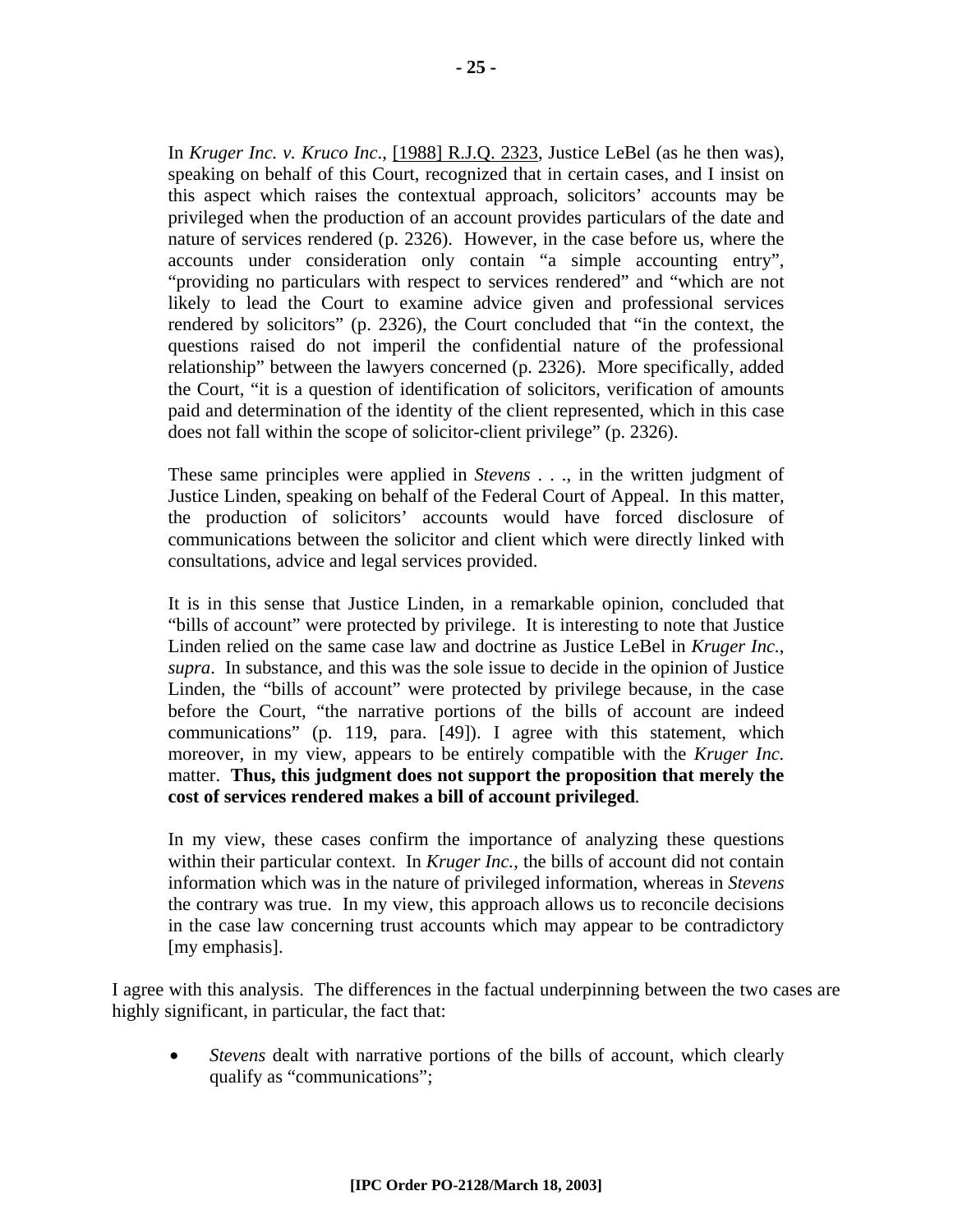- the comments in *Stevens* that numerical information need not have been disclosed were *obiter*; and
- the information at issue in *Maranda* was a lump sum that aggregated several different sets of legal services rendered, and the court consistently describes this figure as "fees paid by the client".

Although MBS tries to distinguish the present appeal from *Maranda* on its facts, in my view, the situation in *Maranda* more closely resembles the facts in this appeal than any other judgment of a Canadian appellate court that has come to my attention, since the record before me here is an aggregate amount paid by the insurer for various legal services. Although I acknowledge that the manner in which fees are "aggregated" in this case differs from *Maranda* in the sense that there is only one action, and services were performed for a number of different clients, as opposed to one client in several different actions, in my view, the parallel to *Maranda* is much closer than *Stevens*, where only the narrative portions of actual bills of account were at issue.

In *Maranda*, the Court framed and stated the fundamental question as follows (at page 87):

In my view, the fact of payment is not inherently a client communication. The relevant question should therefore be formulated as follows. Is disclosure of payment per se related to the content of communications or does it give rise to the disclosure of confidential elements of the solicitor-client communication? Does the payment remain a fact, the existence of which is independent from confidential disclosure made by the client?

The Court had earlier stated the following general principle from Supreme Court of Canada jurisprudence (at page 81):

. . . the subject matter of privilege is restricted to "communications" in any form; solicitor-client privilege is based on the belief that a person should be able to speak openly and frankly to his lawyer. Provided the aforementioned conditions are fulfilled, this form of communication attracts privilege [citations omitted].

Privilege protects the content of communication and not knowledge independently acquired of facts which may have been disclosed.

The Court in *Maranda* went on to find that the amount paid to a lawyer is a "fact", not a "communication", and that this "fact" does not, on its own, reveal confidential information arising from the solicitor-client relationship. In the Court's view, barring unusual circumstances, disclosing the amount paid to a lawyer would not undermine the purpose of solicitor-client communication privilege by creating a chilling effect on solicitor-client communications. However, the Court did leave open the possibility that privilege might attach to certain payment information, depending upon the context in which it is found. The Court stated (at pages 90-91):

I do not see how, *a priori*, the amount paid can be interpreted as a "communication". Nor do I see how the amount paid can be equated with communications "where legal advice of any kind is sought" (Wigmore cited in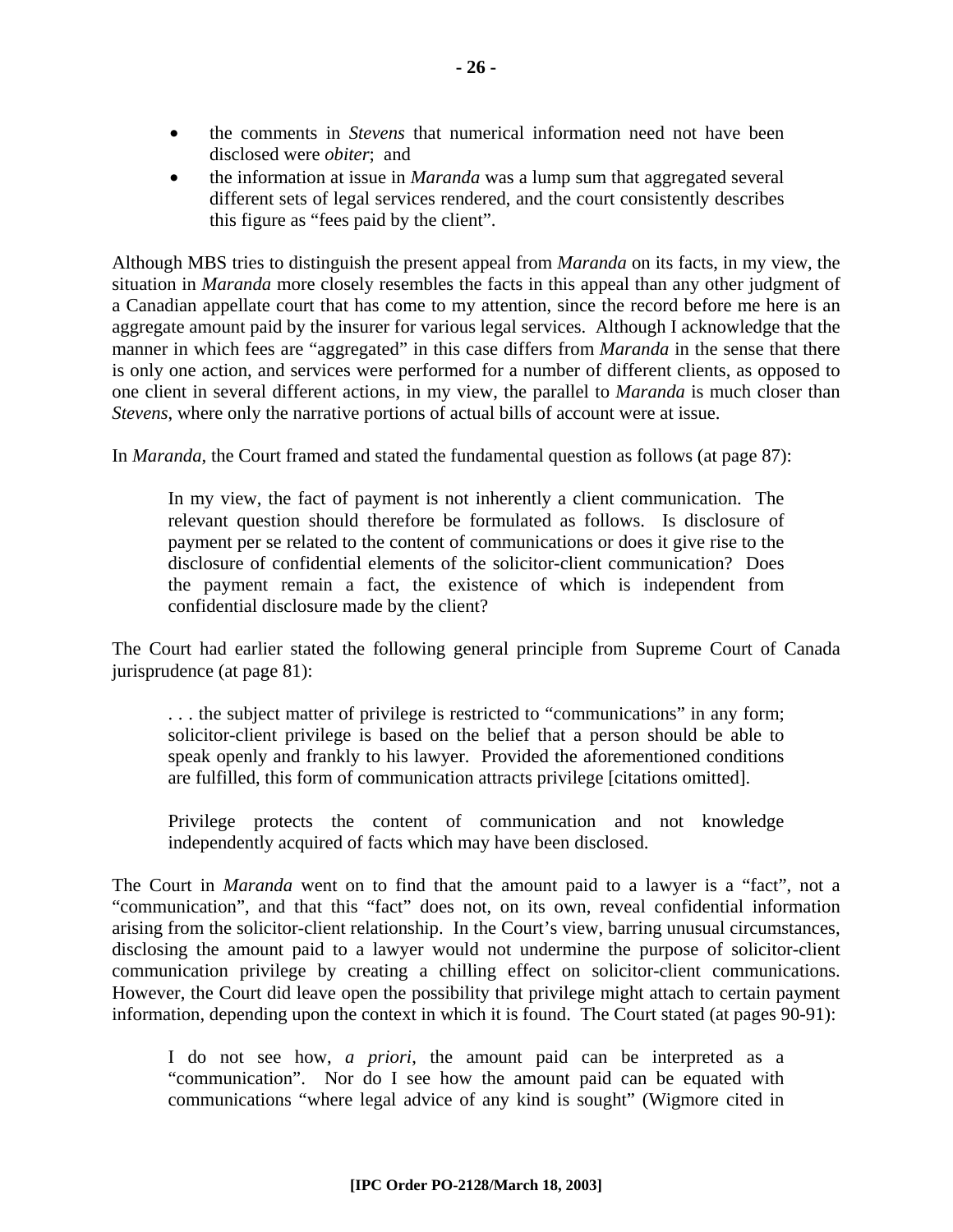*Descôteaux* [p. 872]) or yet again "related to the establishment of the professional relationship" (*Descôteaux*). Nor can I see how solely this information with respect to the amount paid gives rise to the disclosure of confidential information concerning the nature of services rendered, advice or consultations. The mere disclosure of payment *per se* does not breach privilege. As it is considered a "fact" and not a "communication", the payment of fees *per se* can be dissociated with all that is inherently part of the solicitor-client relationship and which is therefore privileged. Payment is usually accessory to the solicitor-client relationship.

In substance, I am of the view that the amount paid does not *per se* constitute a "communication". Even if presumed a communication, it does not meet the definition of a privileged communication. Its disclosure does not compromise the raison d'être underlying privilege. In other words, I am of the view that the client who learns that the amount of fees paid to his solicitor may be disclosed will not be prevented thereby from freely confiding in his solicitor for the purposes of his defence nor from enjoying the other benefits of the confidential relationship. Contrary to claims by the intervening associations, what is claimed is limited to the amount of fees paid. I do not see how one can fear that this will also reveal "steps" taken by the solicitor in the performance of his duties which is in the nature of privileged information. There is no suggestion that access should be allowed to documents which contain information relating to the nature and quality of a solicitor's instructions.

Until now, I have specified that my position is purely one of principle concerning the payment of fees which, at first glance, is not in the nature of a "communication" and in any event does not meet the conditions necessary to attract privilege. As in the case of the identity of the client, this fact does not in itself attract privilege.

However, if we apply the contextual approach, particularly as defined by the Supreme Court of Canada in *Campbell* and this Court in *Kruger Inc*., *supra*, I cannot state as an absolute proposition that the amount of fees and disbursements can never be qualified as privileged communications. I can nevertheless state with certainty that, in the matter before this Court, the amount is not privileged.

In his judgment, the trial judge referred to certain scenarios, some of which were advanced by the Barreau du Québec, where the amount paid could not always be dissociated from the consultation and as a result may attract privilege, just as the identity of the client may attract privilege according to the context.

In view of the similarity between the facts in *Maranda* and the facts in the present appeal, and in particular the fact that the Court in *Maranda* was dealing with a lump sum figure that had been paid to the lawyer, as opposed to the narrative portions of solicitor's invoices (containing privileged information) that were at issue in *Stevens*, I have concluded that it is appropriate to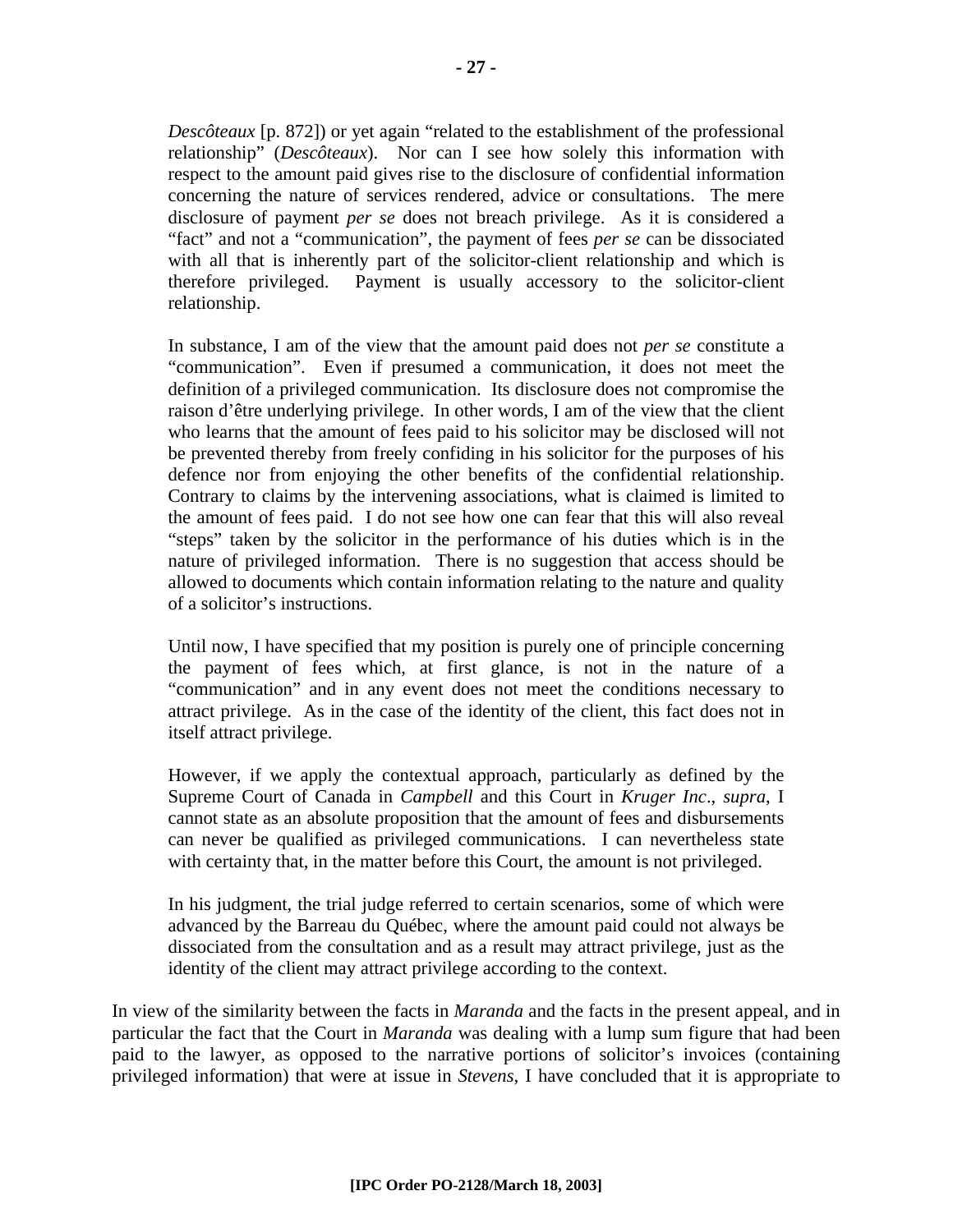apply the contextual approach taken in *Maranda* in deciding whether the total cost figure attracts solicitor-client communication privilege.

As noted previously, *Maranda* proposes the following question to determine whether this type of information is privileged: Is disclosure of payment *per se* related to the content of communications or does it give rise to the disclosure of confidential elements of the solicitorclient communication? Or does the payment remain a fact, the existence of which is independent from confidential disclosure made by the client?

In my view, the examples cited in *Municipal Insurance* of privileged information that might be inferred from the amounts billed provide assistance in applying the contextual analysis. These examples, which the Court indicated are not exhaustive, include:

- details of the retainer:
- questions or matters of instruction to counsel, or the strategies being employed or contemplated;
- the state of preparation of a party for trial;
- whether the expense of expert opinion evidence had been incurred;
- whether the amount of fees indicated only minimal expenditure, thus showing an expectation of compromise or capitulation;
- where co-defendants are involved whether it appears one might be relying on the other to carry the defence burden;
- whether trial preparation was done with or without substantial time involvement and assistance of senior counsel;
- whether legal accounts were paid on an interim basis and whether payments were relatively current;
- what future costs to the party in the action might reasonably be predicted prior to conclusion by trial.

As discussed previously, MBS asserts that the following could be inferred from the aggregate figure at issue in this appeal:

- the amount of legal work performed on behalf of the government defendants;
- the defendants' state of preparation for trial;
- the nature of the work completed by counsel;
- in a general way, the nature of legal advice given; and
- the future costs of the insurer in the action.

In my view, the circumstances of this case provide a strong contextual basis for concluding that the total cost figure on page 9 does not attract solicitor-client communication privilege. The figure represents aggregated payments to more than one law firm, as well as direct payments for disbursements, throughout the history of the identified litigation. The payments represent services on behalf of an unspecified number of government defendants, though the style of cause suggests that they relate to at least three defendants, and possibly more, not including former Premier Harris. This makes it difficult, if not impossible, to infer information about the "nature of the retainer" or other particulars of the relationship between the various government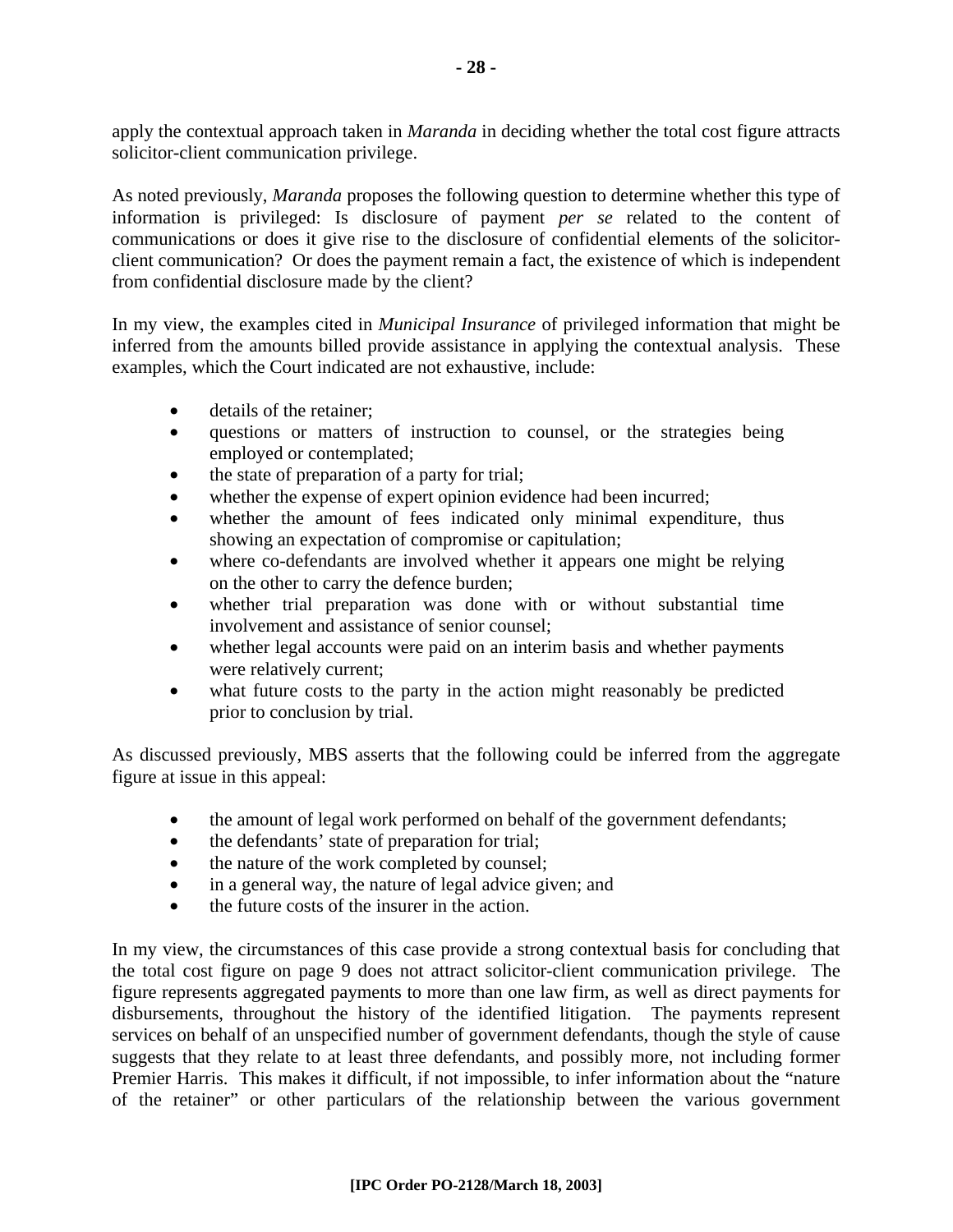defendants and their counsel. MBS has not explained these relationships, and even if I consult the complete record, rather than just the total cost figure on page 9, I am unable to determine:

- how many defendants are represented by counsel paid by the insurer;
- which defendants were represented by which law firms;
- which counsel within these firms might have represented particular defendants;
- the number of hours devoted by any counsel to the defence of a particular defendant, or the nature of the work completed by counsel, or the state of preparedness for trial;
- even in a general way, the nature of the advice given.

In these circumstances, it is also not possible to project future costs in relation to any individual defendant. Moreover, as in any lawsuit with more than one defendant, the circumstances or instructions of the various defendants may change over time, and this also makes it difficult, if not impossible, to infer the total future costs based on the total cost figure contained in the record at issue here.

Therefore, I am not persuaded that it is reasonable to expect that any meaningful information about the solicitor-client relationships can be inferred from the total cost figure. The ability to infer that type of information was the basis of the *Municipal Insurance* decision, which dealt with one action, and the legal costs of defending one defendant. Accordingly, in my view, the *Municipal Insurance* case is distinguishable from this appeal because of their different facts and circumstances.

MBS also suggests that disclosing the total cost figure could influence the litigation strategy of opposing counsel, place the insurer at a disadvantage in any future settlement negotiations, and potentially lead to a flood of access requests allowing opposing counsel to keep track of when experts are hired, etc. In my view, these suggestions are highly speculative and, without more explanation, do not advance MBS' argument that the total cost figure on page 9 qualifies for solicitor-client communication privilege.

Therefore, I find that, in this case, as articulated in *Maranda*, "[t]he mere disclosure of payment *per se* does not breach privilege. As it is considered a 'fact' and not a 'communication', the payment of fees *per se* can be dissociated from all that is inherently part of the solicitor-client relationship and which is therefore privileged", and "its disclosure does not compromise the raison d'être underlying privilege", namely the protection of confidential communications between solicitor and client that relate to the seeking, formulating, or giving of legal advice.

I am also satisfied that, in the circumstances of this case, the fact that the total cost figure on page 9 has been paid by the insurer on behalf of the government defendants in the litigation is independently ascertainable from the insurer's own accounting records, and therefore is a fact "the existence of which is independent from confidential disclosure made by the client".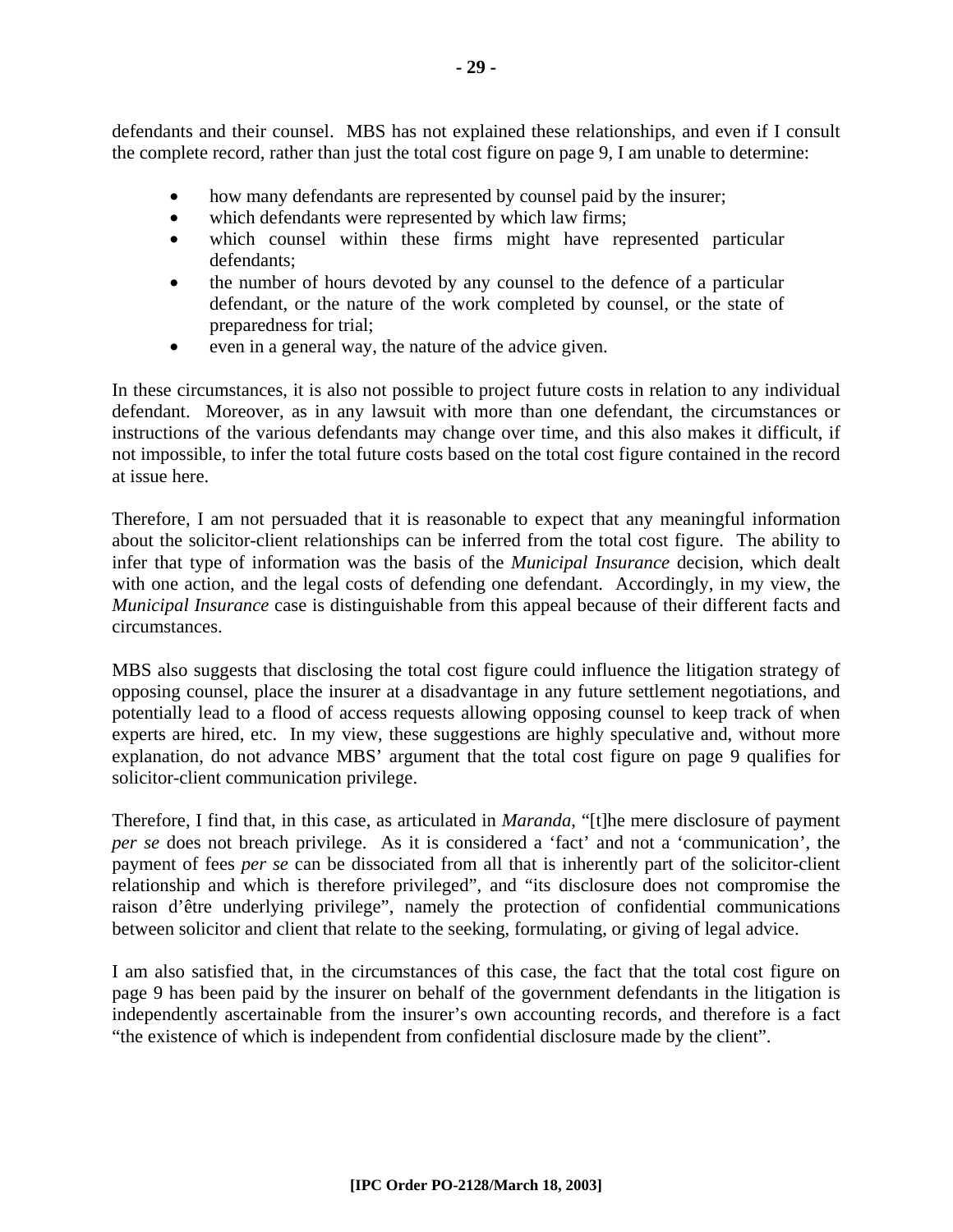#### *Conclusion*

For all of these reasons, I find that MBS has failed to establish that disclosing the total cost figure on page 9 of the record would reveal any information that is subject to solicitor-client communication privilege.

#### **Litigation Privilege**

Litigation privilege protects records created for the dominant purpose of existing or reasonably contemplated litigation (Order MO-1337-I; *General Accident Assurance Co. v. Chrusz* (1999), 45 O.R. (3d) 321 (C.A.)).

MBS does not raise litigation privilege.

The insurer submits that the total cost figure qualifies for litigation privilege because it is included in a record that was created for the dominant purpose of existing or contemplated litigation. In support of its position, the insurer cites *General Accident Assurance Co.* Justice Carthy, who wrote the majority reasons on this point, quotes with approval from the English case of *Waugh* v. *British Railways Board*, [1979] 2 All E.R. 1169 (H.L.), in which the Court stated:

It appears to me that unless the purpose of submission to the legal adviser in view of litigation is at least the dominant purpose for which the relevant document was prepared, the reasons which require privilege to be extended to it cannot apply. On the other hand to hold that the purpose, as above, must be the sole purpose, would, apart from difficulties of proof, in my opinion, be too strict a requirement, and would confine the privilege too narrowly . . .

In *Waugh*, the Court found that although litigation may have been one of the purposes for the preparation of the record at issue in that case, it was not the dominant purpose and was therefore not subject to litigation privilege.

The insurer's representations indicate that the record provided to MBS and to me in this appeal was prepared "for the purpose of monitoring claims data arising from the ongoing litigation." This is entirely consistent with the record itself. Moreover, given the nature of the information in the record, I am not satisfied that it was prepared to assist the insurer, its insureds or any of their counsel in relation to the conduct of the litigation, including any issue or fact to be proven in the litigation. Therefore, I find that the dominant purpose for the preparation of the claims summary record in this appeal was not litigation or contemplated litigation, and litigation privilege does not apply.

#### **The "Branch 2" or "legislative" privilege**

MBS submits that disclosure of the information at issue "would reveal information prepared by Crown Counsel for use in giving legal advice and for use in litigation". MBS does not make specific submissions in support of this position, but relies on its submissions regarding solicitorclient communication privilege.